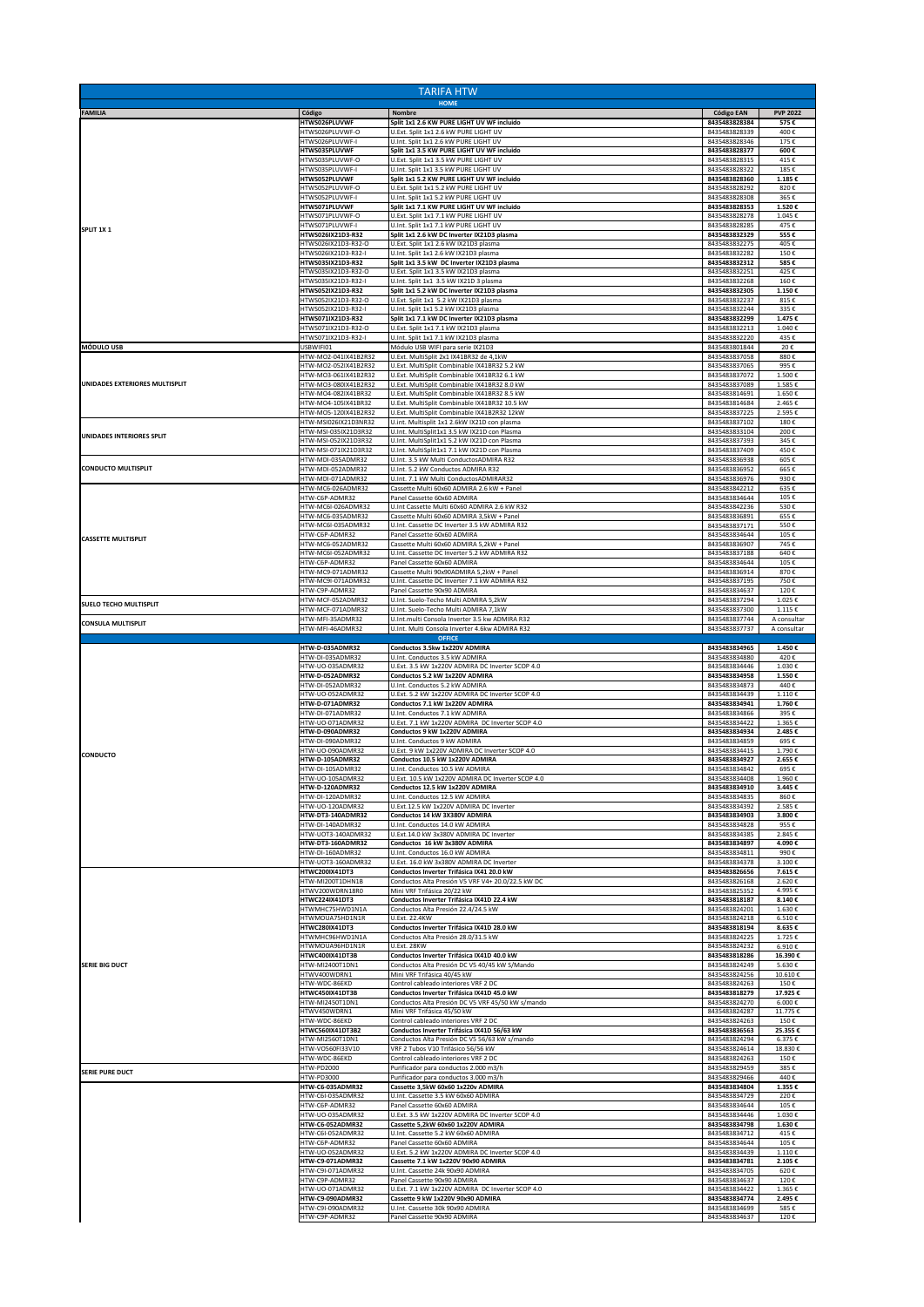| CASSETTE                           | HTW-UO-090ADMR32                      | U.Ext. 9 kW 1x220V ADMIRA DC Inverter SCOP 4.0                                                  | 8435483834415                  | 1.790€                     |
|------------------------------------|---------------------------------------|-------------------------------------------------------------------------------------------------|--------------------------------|----------------------------|
|                                    | HTW-C9-105ADMR32<br>ITW-C9I-105ADMR32 | Cassette 10.5 kW 1x220V 90x90 ADMIRA<br>U.Int. Cassette 36k 90x90 ADMIRA                        | 8435483834767<br>8435483834682 | 2.825€<br>745€             |
|                                    | ITW-C9P-ADMR32<br>ITW-UO-105ADMR32    | Panel Cassette 90x90 ADMIRA<br>U.Ext. 10.5 kW 1x220V ADMIRA DC Inverter SCOP 4.0                | 8435483834637<br>8435483834408 | 120€<br>1.960€             |
|                                    | <b>ITW-C9-120ADMR32</b>               | Cassette 12.5 kW 1x220V 90x90 ADMIRA                                                            | 8435483834750                  | 3.215€                     |
|                                    | ITW-C9I-120ADMR32                     | U.Int. Cassette 42k 90x90 ADMIRA                                                                | 8435483834675                  | 510€                       |
|                                    | ITW-C9P-ADMR32                        | Panel Cassette 90x90 ADMIRA                                                                     | 8435483834637                  | 120€                       |
|                                    | ITW-UO-120ADMR32                      | U.Ext.12.5 kW 1x220V ADMIRA DC Inverter                                                         | 8435483834392                  | 2.585€                     |
|                                    | HTW-C9T3-140ADMR32                    | Cassette 14 kW 3x380V 90x90 ADMIRA                                                              | 8435483834743                  | 3.670€                     |
|                                    | ITW-C9I-140ADMR32                     | U.Int. Cassette 48k 90x90 ADMIRA                                                                | 8435483834668                  | 705€                       |
|                                    | ITW-C9P-ADMR32                        | Panel Cassette 90x90 ADMIRA                                                                     | 8435483834637                  | 120€                       |
|                                    | ITW-UOT3-140ADMR32                    | U.Ext.14.0 kW 3x380V ADMIRA DC Inverter                                                         | 8435483834385                  | 2.845€                     |
|                                    | HTW-C9T3-160ADMR32                    | Cassette 16 kW 90x90 3x380V ADMIRA                                                              | 8435483834736                  | 4.145€                     |
|                                    | ITW-C9I-160ADMR32                     | U.Int. Cassette 60k 90x90 ADMIRA                                                                | 8435483834651                  | 925€                       |
|                                    | ITW-C9P-ADMR32                        | Panel Cassette 90x90 ADMIRA                                                                     | 8435483834637                  | 120€                       |
|                                    | HTW-UOT3-160ADMR32                    | U.Ext. 16.0 kW 3x380V ADMIRA DC Inverter                                                        | 8435483834378                  | 3.100€                     |
|                                    | HTW-CF-052ADMR32                      | Suelo-Techo 5.2 kW 1x220V ADMIRA                                                                | 8435483834620                  | 1.845€                     |
|                                    | ITW-CFI-052ADMR32<br>ITW-UO-052ADMR32 | U.Int. Suelo-Techo 5.2kW ADMIRA DC Inverter<br>U.Ext. 5.2 kW 1x220V ADMIRA DC Inverter SCOP 4.0 | 8435483834552<br>8435483834439 | 735€<br>1.110€             |
|                                    | HTW-CF-071ADMR32                      | Suelo-Techo 7.1 kW 1x220V ADMIRA                                                                | 8435483834613                  | 2.035€                     |
|                                    | ITW-CFI-071ADMR32                     | U.Int. Suelo-Techo 7.1 kW ADMIRA DC Inverter                                                    | 8435483834545                  | 670€                       |
|                                    | ITW-UO-071ADMR32<br>HTW-CF-090ADMR32  | U.Ext. 7.1 kW 1x220V ADMIRA DC Inverter SCOP 4.0<br>Suelo-Techo 9 kW 1x220V ADMIRA              | 8435483834422                  | 1.365€                     |
|                                    | ITW-CFI-090ADMR32                     | U.Int. Suelo-Techo 9 kW ADMIRA DC Inverter                                                      | 8435483834606<br>8435483834538 | 2.850€<br>1.060€           |
|                                    | ITW-UO-090ADMR32<br>HTW-CF-105ADMR32  | U.Ext. 9 kW 1x220V ADMIRA DC Inverter SCOP 4.0<br>Suelo-Techo 10.5 kW 1x220V ADMIRA             | 8435483834415<br>8435483834590 | 1.790€<br>3.055€           |
| <b>SUELO TECHO</b>                 | HTW-CFI-105ADMR32                     | U.Int. Suelo-Techo 10.5kW ADMIRA DC Inverter                                                    | 8435483834521                  | 1.095€                     |
|                                    | HTW-UO-105ADMR32                      | U.Ext. 10.5 kW 1x220V ADMIRA DC Inverter SCOP 4.0                                               | 8435483834408                  | 1.960€                     |
|                                    | HTW-CF-120ADMR32                      | Suelo-Techo 11.8/12.9 kW 1x220V ADMIRA                                                          | 8435483834583                  | 3.525€                     |
|                                    | ITW-CFI-120ADMR32                     | U.Int. Suelo-Techo 12.0 kW ADMIRA DC Inverter                                                   | 8435483834514                  | 940€                       |
|                                    | ITW-UO-120ADMR32                      | U.Ext.12.5 kW 1x220V ADMIRA DC Inverter                                                         | 8435483834392                  | 2.585€                     |
|                                    | HTW-CFT3-140ADMR32                    | Suelo-Techo 14.0/15.6 kW 3x380V ADMIRA                                                          | 8435483834576                  | 3.905€                     |
|                                    | ITW-CFI-140ADMR32                     | U.Int. Suelo-Techo 14.0 kW ADMIRA DC Inverter                                                   | 8435483834507                  | 1.060€                     |
|                                    | ITW-UOT3-140ADMR32                    | U.Ext.14.0 kW 3x380V ADMIRA DC Inverter                                                         | 8435483834385                  | 2.845€                     |
|                                    | HTW-CFT3-160ADMR32                    | Suelo-Techo 16.0/17.6 kW 3x380V ADMIRA                                                          | 8435483834569                  | 4.190€                     |
|                                    | HTW-CFI-160ADMR32                     | U.Int. Suelo-Techo 16 kW ADMIRA                                                                 | 8435483834491                  | 1.090€                     |
|                                    | ITW-UOT3-160ADMR32                    | U.Ext. 16.0 kW 3x380V ADMIRA DC Inverter                                                        | 8435483834378                  | 3.100€                     |
|                                    | HTW-FST3-140ADM                       | Columna Vertical 1x1 3D Inverter 48K ADMIRA 3x380V                                              | 8435483837263                  | 4.155€                     |
| COLUMNA                            | HTW-FSI-140ADM                        | U.Int. Columna INVERTER 48K SERIE ADMIRA                                                        | 8435483837324                  | 1.165€                     |
|                                    | HTW-FST3-O-140ADM                     | U.Ext. Columna INVERTER 48K 3x380V SERIE ADMIRA                                                 | 8435483837287                  | 2.990€                     |
|                                    | HTW-F-035ADMR32                       | Consola Suelo 3.5 kW ADMIRA R32                                                                 | 8435483834484                  | A consultar                |
|                                    | HTW-FI-35ADMR32                       | U.Int. Consola 12k ADMIRA                                                                       | 8435483834460                  | A consultar                |
|                                    | HTW-UO-035ADMR32                      | U.Ext. 3.5 kW 1x220V ADMIRA DC Inverter SCOP 4.0                                                | 8435483834446                  | A consultar                |
| CONSOLA                            | HTW-F-052ADMR32<br>HTW-FI-46ADMR32    | Consola Suelo 5.2 kW ADMIRA R32                                                                 | 8435483834477<br>8435483834439 | A consultar<br>A consultar |
|                                    | HTW-UO-052ADMR32                      | U.Int. Consola 4.6kw ADMIRA<br>U.Ext. 5.2 kW 1x220V ADMIRA DC Inverter SCOP 4.0                 | 8435483834439                  | A consultar                |
|                                    | HTW-F-035INSPR32                      | Consola Suelo 3.5 kW INSPIRA R32                                                                | 8435483836679                  | 1.140€                     |
|                                    | HTW-FI-035INSPR32                     | U.Int. Consola 3,5 kW INSPIRA                                                                   | 8435483836778                  | 175€                       |
|                                    | HTW-UO-035INSPR32                     | U.Ext. 3.5 kW 1x220V INSPIRA DC Inverter SCOP 4.0<br><b>COMBINACIONES TWINS</b>                 | 8435483836785                  | 965€                       |
|                                    | HTW-2D035ADMR32                       | Twin Conductos 7.1KW DC Inverter ADMIRA R32                                                     | 8435483839793                  | 2.295€                     |
|                                    | QZHN01D                               | Distribuidor Aislado U.Int. VRF V4+ <16,6kW                                                     | 8435483826724                  | 90€                        |
|                                    | HTW-DI-035ADMR32                      | U.Int. Conductos 3.5 kW ADMIRA                                                                  | 8435483834880                  | 420€                       |
|                                    | ITW-DI-035ADMR32                      | U.Int. Conductos 3.5 kW ADMIRA                                                                  | 8435483834880                  | 420€                       |
|                                    | ITW-UO-071ADMR32                      | U.Ext. 7.1 kW 1x220V ADMIRA DC Inverter SCOP 4.0                                                | 8435483834422                  | 1.365€                     |
|                                    | HTW-2D052ADMR32                       | Twin Conductos 10.5KW DC Inverter ADMIRA R32                                                    | 8435483839779                  | 2.930€                     |
|                                    | QZHN01D                               | Distribuidor Aislado U.Int. VRF V4+ <16,6kW                                                     | 8435483826724                  | 90€                        |
|                                    | ITW-DI-052ADMR32                      | U.Int. Conductos 5.2 kW ADMIRA                                                                  | 8435483834873                  | 440€                       |
|                                    | ITW-DI-052ADMR32                      | U.Int. Conductos 5.2 kW ADMIRA                                                                  | 8435483834873                  | 440€                       |
|                                    | ITW-UO-105ADMR32                      | U.Ext. 10.5 kW 1x220V ADMIRA DC Inverter SCOP 4.0                                               | 8435483834408                  | 1.960€                     |
| <b>CONDUCTOS</b>                   | <b>HTW-2D071ADMR32T3</b>              | Twin Conductos 14KW DC Inverter ADMIRA R32 3x380V                                               | 8435483836556                  | 3.725€                     |
|                                    | QZHN01D                               | Distribuidor Aislado U.Int. VRF V4+ <16,6kW                                                     | 8435483826724                  | 90€                        |
|                                    | ITW-DI-071ADMR32                      | U.Int. Conductos 7.1 kW ADMIRA                                                                  | 8435483834866                  | 395€                       |
|                                    | ITW-DI-071ADMR32                      | U.Int. Conductos 7.1 kW ADMIRA                                                                  | 8435483834866                  | 395€                       |
|                                    | ITW-UOT3-140ADMR32                    | U.Ext.14.0 kW 3x380V ADMIRA DC Inverter                                                         | 8435483834385                  | 2.845€                     |
|                                    | HTW-2D090ADMR32T3                     | Twin Conductos 16KW DC Inverter ADMIRA 3x380V                                                   | 8435483836549<br>8435483826724 | 4.580€<br>90€              |
|                                    |                                       |                                                                                                 |                                |                            |
|                                    | QZHN01D<br>ITW-DI-090ADMR32           | Distribuidor Aislado U.Int. VRF V4+ <16,6kW<br>U.Int. Conductos 9 kW ADMIRA                     | 8435483834859                  | 695€                       |
|                                    | ITW-DI-090ADMR32                      | U.Int. Conductos 9 kW ADMIRA                                                                    | 8435483834859                  | 695€                       |
|                                    | HTW-UOT3-160ADMR32                    | U.Ext. 16.0 kW 3x380V ADMIRA DC Inverter                                                        | 8435483834378                  | 3.100€                     |
|                                    | <b>HTW-2C971ADMR32T3</b>              | Twin Cassette 14KW DC Inverter ADMIRA R32 3x380V                                                | 8435483836525                  | 4.415€                     |
|                                    | FQZHN01D                              | Distribuidor Aislado U.Int. VRF V4+ <16,6kW                                                     | 8435483826724                  | 90€                        |
|                                    | HTW-C9I-071ADMR32                     | U.Int. Cassette 24k 90x90 ADMIRA                                                                | 8435483834705                  | 620€                       |
|                                    | HTW-C9I-071ADMR32                     | U.Int. Cassette 24k 90x90 ADMIRA                                                                | 8435483834705                  | 620€                       |
|                                    | ITW-C9P-ADMR32                        | Panel Cassette 90x90 ADMIRA                                                                     | 8435483834637                  | 120€                       |
|                                    | HTW-C9P-ADMR32                        | Panel Cassette 90x90 ADMIRA                                                                     | 8435483834637                  | 120€                       |
|                                    | HTW-UOT3-140ADMR32                    | U.Ext.14.0 kW 3x380V ADMIRA DC Inverter                                                         | 8435483834385                  | 2.845€                     |
| CASSETTE                           | HTW-2C990ADMR32T3                     | Twin Cassette16KWDC Inverter ADMIRA 3x380V                                                      | 8435483836532                  | 4.600€                     |
|                                    | QZHN01D                               | Distribuidor Aislado U.Int. VRF V4+ <16,6kW                                                     | 8435483826724                  | 90€                        |
|                                    | HTW-C9I-090ADMR32                     | U.Int. Cassette 24k 90x90 ADMIRA                                                                | 8435483834705                  | 585€                       |
|                                    | HTW-C9I-090ADMR32                     | U.Int. Cassette 24k 90x90 ADMIRA                                                                | 8435483834705                  | 585€                       |
|                                    | ITW-C9P-ADMR32                        | Panel Cassette 90x90 ADMIRA                                                                     | 8435483834637                  | 120€                       |
|                                    | ITW-C9P-ADMR32                        | Panel Cassette 90x90 ADMIRA                                                                     | 8435483834637                  | 120€                       |
|                                    | ITW-UOT3-160ADMR32                    | U.Ext. 16.0 kW 3x380V ADMIRA DC Inverter                                                        | 8435483834378                  | 3.100€                     |
|                                    | HTW-2CF052ADMR32                      | Twin Suelo-Techo 10.5KW DC InverterADMIRA R32                                                   | 8435483839809                  | 3.520€                     |
|                                    | FQZHN01D                              | Distribuidor Aislado U.Int. VRF V4+ <16,6kW                                                     | 8435483826724                  | 90€                        |
|                                    | HTW-CFI-052ADMR32                     | Twin Suelo-techo 16KWDC Inverter3x380V                                                          | 8435483837386                  | 735€                       |
|                                    | HTW-CFI-052ADMR32                     | Twin Suelo-techo 16KWDC Inverter3x380V                                                          | 8435483837386                  | 735€                       |
|                                    | ITW-UO-105ADMR32                      | U.Ext. 10.5 kW 1x220V ADMIRA DC Inverter SCOP 4.0                                               | 8435483834408                  | 1.960€                     |
|                                    | HTW-2CF071ADMR32T3                    | Twin Suelo-Techo 14KW DC InverterADMIRA R32 3x380V                                              | 8435483837379                  | 4.275€                     |
| <b>SUELO TECHO</b>                 | QZHN01D                               | Distribuidor Aislado U.Int. VRF V4+ <16,6kW                                                     | 8435483826724                  | 90€                        |
|                                    | ITW-CFI-071ADMR32                     | U.Int. Suelo-Techo 7.1 kW ADMIRA DC Inverter                                                    | 8435483834545                  | 670€                       |
|                                    | ITW-CFI-071ADMR32                     | U.Int. Suelo-Techo 7.1 kW ADMIRA DC Inverter                                                    | 8435483834545                  | 670€                       |
|                                    | ITW-UOT3-140ADMR32                    | U.Ext.14.0 kW 3x380V ADMIRA DC Inverter                                                         | 8435483834385                  | 2.845€                     |
|                                    | HTW-2CF090ADMR32T3                    | Twin Suelo-techo 16KWDC Inverter3x380V                                                          | 8435483837386                  | 5.310€                     |
|                                    | QZHN01D                               | Distribuidor Aislado U.Int. VRF V4+ <16,6kW                                                     | 8435483826724                  | 90€                        |
|                                    | HTW-CFI-090ADMR32                     | U.Int. Suelo-Techo 9 kW ADMIRA DC Inverter                                                      | 8435483834538                  | 1.060€                     |
|                                    | HTW-CFI-090ADMR32                     | U.Int. Suelo-Techo 9 kW ADMIRA DC Inverter                                                      | 8435483834538                  | 1.060€                     |
|                                    | ITW-UOT3-160ADMR32                    | U.Ext. 16.0 kW 3x380V ADMIRA DC Inverter                                                        | 8435483834378                  | 3.100€                     |
|                                    | HTW-AC9-1400SA1                       | <b>ESPECIALIZADOS</b><br>Cortina Aire 900mm. 160W 1400m3/h 11m/s                                | 8435483800090                  | 275€                       |
|                                    | ITW-AC12-1900SA1                      | Cortina Aire 1200mm. 200W 1900m3/h 11m/s                                                        | 8435483800106                  | 315€                       |
|                                    | ITW-AC15-2500SA1                      | Cortina Aire 1500mm. 230W 2500m3/h 11m/s                                                        | 8435483800113                  | 395€                       |
|                                    | ITW-AC20-3600SA1                      | Cortina Aire 2000mm. 230W 3600m3/h 11m/s                                                        | 8435483805897                  | 535€                       |
| <b>CORTINAS DE AIRE</b>            | ITW-AC12T3-1212RE                     | Cortina Aire con resistencia 1200mm. 380V 8kW                                                   | 8435483817159                  | 500€                       |
|                                    | ITW-AC15T3-1215RE                     | Cortina Aire con resistencia 1500mm. 380V 10 kW                                                 | 8435483817142                  | 635€                       |
|                                    | ITW-AC20T3-1220RE                     | Cortina Aire con resistencia 2000mm. 380V 14kW                                                  | 8435483817135                  | 1.155€                     |
|                                    | ITW-AC9-1400UVC                       | Cortina Aire UV 900mm. 200W 1030 m3/h 14.5 m/s                                                  | 8435483829602                  | 335€                       |
|                                    | ITW-AC12-1900UVC                      | Cortina Aire UV 1200mm. 260W 1400 m3/h 14.5m/s                                                  | 8435483829596                  | 395€                       |
|                                    | <b>ITW-AC15-2500UVC</b>               | Cortina Aire UV 1500 mm. 410W 1780 m3/h 14.5 m/s                                                | 8435483829589                  | 485€                       |
|                                    | ITW-AC20-3600UVC                      | Cortina Aire UV 2000 mm. 400W 2500m3/h 14.5 m/s                                                 | 8435483829572                  | 660€                       |
| <b>ACCESORIOS CORTINAS DE AIRE</b> | HTW-AC-SA1DS                          | Contacto de puerta para cortinas SA1                                                            | 8435483839359                  | 30€                        |
| <b>VENTANA</b>                     | HTW-WBC-035-W2                        | A.A. Ventana Bomba de calor 3.5 kW<br><b>PORTABLES</b>                                          | 8435483829084                  | 940€                       |
|                                    | HTW-PC-020P33                         | A.A. Portatil Sólo frío 2.1 kW P33                                                              | 8435483819795                  | 390€                       |
|                                    | HTW-PC-026P26                         | A.A. Portatil Sólo frío 2.6 kW P26                                                              | 8435483813021                  | 485€                       |
| <b>PORTÁTILES</b>                  | HTW-PC-035P27                         | A.A. Portatil solo frío 3.5 kW                                                                  | 8435483813038                  | 670€                       |
|                                    | ITW-PB-035P27                         | A.A. Portatil Bomba de Calor 3.5 kW                                                             | 8435483813045                  | 710€                       |
|                                    | HTW-PC-041P31                         | A.A. Portatil 4.1 kW solo frio P31                                                              | 8435483819818                  | 955€                       |
|                                    | TW-PB-041P31                          | A.A. Portatil 4.1 kW Bomba de Calor P31                                                         | 8435483819825                  | 995€                       |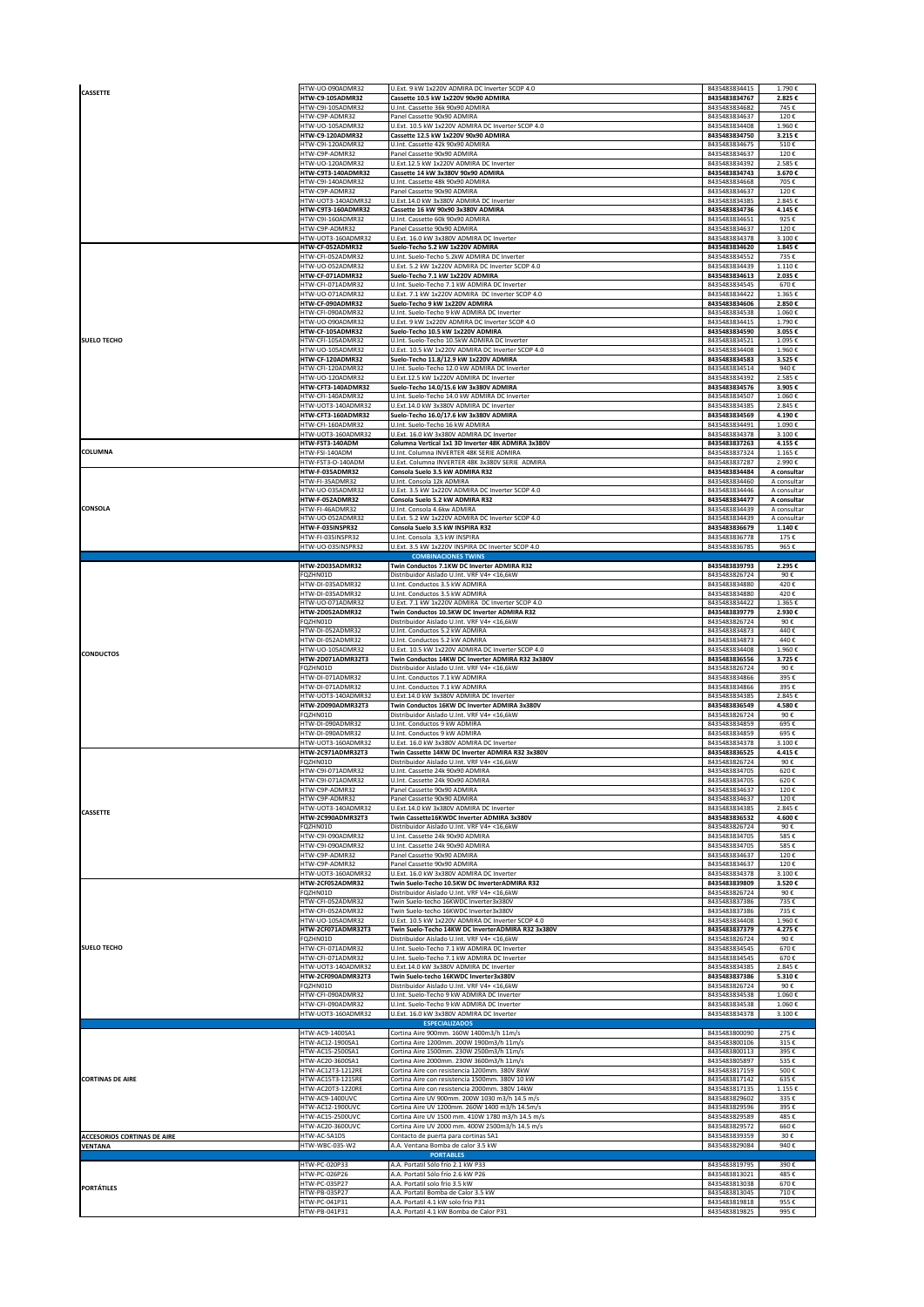|                                               | HTWDB10X9R29<br>HTWDB12X12R29                   | Deshumidificador 10 Litros<br>Deshumidificador 12 Litros                                                                                                                                         | 8435483817081<br>8435483818330 | 175€<br>195€       |
|-----------------------------------------------|-------------------------------------------------|--------------------------------------------------------------------------------------------------------------------------------------------------------------------------------------------------|--------------------------------|--------------------|
| DESHUMIDIFICADORES                            | HTWDB16X10R29                                   | Deshumidificador 16 Litros                                                                                                                                                                       | 8435483812994                  | 240€               |
|                                               | HTWDB20X10R29<br>HTWDB30X11R29                  | Deshumidificador 20 Litros<br>Deshumidificador 30 Litros                                                                                                                                         | 8435483813007<br>8435483818538 | 260€<br>340€       |
|                                               | HTWDB50X11R29                                   | Deshumidificador 50 Litros                                                                                                                                                                       | 8435483818231                  | 405€               |
|                                               | ITWPUR14CUBE<br>HTWPUR14DUSTCUBE                | Purificador con luz UV 120m3/h<br>Purificador con luz UV y Sensor 120m3/h                                                                                                                        | 8435483827813<br>8435483827806 | 125€<br>140€       |
|                                               | ITWPUR24SPA                                     | Purificador con UV y analizador 210m3/h                                                                                                                                                          | 8435483827844                  | 280€               |
| <b>PURIFICADORES</b>                          | <b>ITWPUR36SPA</b><br><b>ITWPUR60SPA</b>        | Purificador con UV y analizador 310m3/h                                                                                                                                                          | 8435483827837                  | 335€<br>470€       |
|                                               | ITWPUR36SPAPL                                   | Purificador con UV y analizador 510m3/h<br>Purificador con UV y analizador CO2 310m3/h                                                                                                           | 8435483827820<br>8435483835788 | 475€               |
|                                               | HTWPUR60SPAPL                                   | Purificador con UV y analizador 510m3/h                                                                                                                                                          | 8435483831667                  | 605€               |
| FILTRO ANTI VIRUS PARA DESHUMIDIFICADORES     | APS-C                                           | <b>ACCESORIOS PARA GAMA PORTABLE</b><br>Accesorio para deshumidificadores de 16L y 20                                                                                                            | 8435483828148                  | 15€                |
|                                               | HTWFIL27CLEAN                                   | Filtro HEPA 13 + Carbón Activo                                                                                                                                                                   | 8435483829480                  | 55€                |
| PACK DE FILTRO PARA PURIFICADORES             | <b>HTWFILCUBE</b><br>HTWFIL24SPA                | Fitro 3 en 1 Purificadores CUBE Y DUSTCUBE<br>Filtro HEPA 13 + Carbón Activo SPACE 24                                                                                                            | 8435483829527<br>8435483829510 | 45€<br>60€         |
|                                               | HTWFIL36SPA                                     | Filtro HEPA 13 + Carbón Activo SPACE 36                                                                                                                                                          | 8435483829503                  | 65€                |
|                                               | HTWFIL60SPA<br>HTWLUVC14CUBE                    | Filtro HEPA 13 + Carbón ActivoSPACE 60<br>Lámpara Luz UVC purificador CUBE                                                                                                                       | 8435483829497<br>8435483829565 | 90€<br>45€         |
| <b>LÁMPARA LUZ UV</b>                         | HTWLUVC24SPA                                    | Lámpara Luz UVC purificador SPACE 24                                                                                                                                                             | 8435483829558                  | 35€                |
|                                               | HTWLUVC36SPA                                    | Lámpara Luz UVC purificador SPACE 36                                                                                                                                                             | 8435483829541                  | 40€                |
|                                               | HTWLUVC60SPA                                    | Lámpara Luz UVC purificador SPACE 60<br><b>AQUA</b>                                                                                                                                              | 8435483829534                  | 40€                |
|                                               | HTW-TV-15ESS                                    | Termo Vertical 15L serie ESSENTIAL                                                                                                                                                               | 8435483835801                  | 145€               |
|                                               | HTW-TV-30ESS<br>HTW-TV-50ESS                    | Termo Vertical 30L serie ESSENTIAL<br>Termo Vertical 50L serie ESSENTIAL                                                                                                                         | 8435483800571<br>8435483800564 | 130€<br>170€       |
|                                               | HTW-TV-80ESS                                    | Termo Vertical 80L serie ESSENTIAL                                                                                                                                                               | 8435483800557                  | 215€               |
|                                               | HTW-TV-100ESS<br><b>ITWTV30ESSDIG</b>           | Termo Vertical 100L serie ESSENTIAL<br>Termo Vertical 30L serie ESSENTIAL DIGITAL                                                                                                                | 8435483800540<br>8435483813236 | 255€<br>185€       |
|                                               | <b>ITWTV50ESSDIG</b>                            | Termo Vertical 50L serie ESSENTIAL DIGITAL                                                                                                                                                       | 8435483813243                  | 240€               |
|                                               | <b>ITWTV80ESSDIG</b>                            | Termo Vertical 80L serie ESSENTIAL DIGITAL                                                                                                                                                       | 8435483813250                  | 305€               |
| <b>TERMOS ELECTRICOS</b>                      | HTWTV100ESSDIG<br>ITW-TR-30GEM                  | Termo Vertical 100L serie ESSENTIAL DIGITAL<br>Termo Reversible 30L serie GEMINIS                                                                                                                | 8435483813267<br>8435483817784 | 360€<br>180€       |
|                                               | ITW-TR-50GEM                                    | Termo Reversible 50L serie GEMINIS                                                                                                                                                               | 8435483817869                  | 210€               |
|                                               | ITW-TR-80GEM<br>ITW-TR-100GEM                   | Termo Reversible 80L serie GEMINIS<br>Termo Reversible 100L serie GEMINIS                                                                                                                        | 8435483817876<br>8435483817883 | 265€<br>290€       |
|                                               | ITW-TR-150GEM                                   | Termo Reversible 150L serie GEMINIS                                                                                                                                                              | 8435483817807                  | 570€               |
|                                               | HTW-TV-030SMPLUS<br>HTW-TV-050SMPLUS            | HTW Termo 30L serie SMART PLUS - WiFi<br>HTW Termo 50L serie SMART PLUS - WiFi                                                                                                                   | 8435483836389<br>8435483836396 | 250€<br>275€       |
|                                               | HTW-TV-080SMPLUS                                | HTW Termo 80L serie SMART PLUS - WiFi                                                                                                                                                            | 8435483836402                  | 340€               |
|                                               | HTW-TV-100SMPLUS<br>HTW-CLA-11NOXOBIGN          | HTW Termo 100L serie SMART PLUS - WiFi<br>Calentador Atmosférico OBI 11 Litros - GN                                                                                                              | 8435483836402<br>8435483815131 | 380€<br>305€       |
| <b>CALENTADOR ATMOSFÉRICO</b>                 | HTW-CLA-11NOXOBIGLP                             | Calentador Atmosférico OBI 11 Litros - GLP                                                                                                                                                       | 8435483817098                  | 305€               |
|                                               | HTW-CLA-14NOXOBIGN<br>HTW-CLA-14NOXOBIGLP       | Calentador Atmosférico OBI 14 Litros - GN<br>Calentador Atmosférico OBI 14 Litros - GLP                                                                                                          | 8435483817104<br>8435483817111 | 420€<br>420€       |
|                                               | HTW-CLE-11NOXUAGN                               | Calentador Estanco UAN - 11 Litros - GN                                                                                                                                                          | 8435483830752                  | 435€               |
|                                               | HTW-CLE-11NOXUAGN-K                             | Calentador Estanco LowNox UAN 11 Litros - GN                                                                                                                                                     | 8435483818446                  | 400€               |
|                                               | SGCLC11M<br>HTW-CLE-11NOXUAGLP                  | Salida Gases 60/100 para C. Estanco 11L con toma<br>Calentador Estanco UAN - 11 Litros - GLP                                                                                                     | 8435483833678<br>8435483830745 | 35€<br>435€        |
|                                               | HTW-CLE-11NOXUAGLP-K                            | Calentador Estanco LowNox UAN 11 Litros - GLP                                                                                                                                                    | 8435483818439                  | 400€               |
|                                               | SGCLC11M<br>SGCLC11M                            | Kit salida de gases tipo C 60/100 para calentador estanco UAN 11L con toma de muestra de gases<br>Kit salida de gases tipo C 60/100 para calentador estanco UAN 11L con toma de muestra de gases | 8435483833678<br>8435483833678 | 35€<br>35€         |
|                                               | <b>HTW-CLE-12NOXGLP</b>                         | Calentador Estanco LowNox 12 Litros - GP                                                                                                                                                         | 8435483817487                  | 475€               |
| <b>CALENTADOR ESTANCO</b>                     | HTW-CLE-12NOXGLP-K<br>HTWSGCL12F                | Calentador Estanco LowNox 12 Litros - GLP<br>Kit Salida Gases 60/100 para Calentador Estanco                                                                                                     | 8435483817395<br>8436553740179 | 440€<br>35€        |
|                                               | HTW-CLE-12NOXGN                                 | Calentador Estanco LowNox 12 Litros - GN                                                                                                                                                         | 8435483817470                  | 475€               |
|                                               | HTW-CLE-12NOXGN-K                               | Calentador Estanco LowNox 12 Litros - GN                                                                                                                                                         | 8435483817401                  | 440€               |
|                                               | HTWSGCL12F                                      | Kit Salida Gases 60/100 para Calentador Estanco                                                                                                                                                  | 8436553740179                  | 35€                |
|                                               |                                                 |                                                                                                                                                                                                  |                                |                    |
|                                               | HTW-CLE-14NOXGLP<br>HTW-CLE-14NOXGLP-K          | Calentador Estanco LowNox 14 Litros - GLP<br>Calentador Estanco LowNox 14 Litros - GLP                                                                                                           | 8435483810235<br>8435483810228 | 760€<br>725€       |
|                                               | HTWSGCL14F                                      | Kit Salida Gases 60/100 para C. Estanco Lownox 11L                                                                                                                                               | 8435483812956                  | 35€                |
|                                               | HTW-CLE-14NOXGN<br>HTW-CLE-14NOXGN-K            | Calentador Estanco LowNox 14 Litros - GN<br>Calentador Estanco LowNox 14 Litros - GN                                                                                                             | 8435483810242<br>8435483810259 | 760€<br>725€       |
|                                               | HTWSGCL14F                                      | Kit Salida Gases 60/100 para C. Estanco Lownox 11L                                                                                                                                               | 8435483812956                  | 35€                |
| CALDERAS                                      | HTW-CQ24PACIFIC<br>HTWCQ24PACIFICGN-K           | Caldera Condensación PACIFIC - 24 kW                                                                                                                                                             | 8435483829930<br>8435483829916 | 1.130€<br>1.095€   |
|                                               | HTWSGPACIFIC                                    | Caldera Mixta Condensación PACIFIC - 24 kW - GN<br>KIT SALIDA GASES HORIZONTAL SERIE PACIFIC 60/100                                                                                              | 8435483829923                  | 35€                |
|                                               |                                                 | <b>ACCESORIOS AQUA</b>                                                                                                                                                                           |                                |                    |
| ACCESORIOS SALIDA DE GASES PARA CALENTADORES  | HTWADPVERCLE<br><b>HTWCLSGBIF</b>               | Adaptador salida vertical calentador estanco<br>Adaptador Biflujo 80/80 para calentadores                                                                                                        | 8435483828469<br>8436553740650 | 30€<br>50€         |
| ACCESORIOS SALIDA DE GASES PARA CALDERA       | KITSGVERT                                       | CONEXION VERTICAL PARA CALDERA CONDENSACIÓN 60/100                                                                                                                                               | 8435483839137                  | 45€                |
| TERMOSTATO PARA CALDERA                       | KITBIFLUJOCALD<br>HTW-GBCRT-B-RFWIFIKA          | KIT BIFLUJO PARA CALDERA CONDENSACIÓN 60/100<br>Cronotermostato con RF y WIFI para calderas                                                                                                      | 8435483839366<br>8435483829817 | 60€<br>110€        |
|                                               |                                                 | <b>HPWH</b>                                                                                                                                                                                      |                                |                    |
|                                               | HTW-ATS-O-200VA2                                | Acumulador Aerotermico VA2 200L Solar                                                                                                                                                            | 8435483828995                  | 2.230€             |
| <b>ACUMULADORES AEROTERMMICOS</b>             | HTW-AT-O-200VA2<br>HTW-ATS-O-300VAW             | Acumulador Aerotermico VA2 200L<br>Acumulador Aerotermico 300L Solar VAX + WIFI                                                                                                                  | 8435483837348<br>8435483836365 | 2.155€<br>2.820€   |
|                                               | HTW-ATS-O-500VAW                                | Acumulador Aerotermico 500L Solar VAX + WIFI                                                                                                                                                     | 8435483836501                  | 4.760€             |
|                                               | HTW-SWP-O-070LIO<br>HTW-SWP-O-110LIO            | Swimming Pool/Spa 6,8 kW Lion<br>Swimming Pool/Spa 11.0 kW Lion                                                                                                                                  | 8435483817357<br>8435483817333 | 2.035€<br>2.195€   |
| <b>BOMBA DE CALOR PARA PISCINA</b>            | HTW-SWP-O-160LIO                                | Swimming Pool/Spa 16.0 kW Lion                                                                                                                                                                   | 8435483817340                  | 2.705€             |
|                                               | HTW-SWP-O-190LIO<br>HTW-V4WD2N8PLUS             | Swimming Pool/Spa 19.0 kW Lion<br>Compacto Eco-Thermal Plus 4kw, 1x220v (R32)                                                                                                                    | 8435483817364<br>8435483829701 | 4.245€<br>5.730€   |
|                                               | HTW-V8WD2N8PLUS                                 | Compacto Eco-Thermal Plus 8kw, 1x220v (R32)                                                                                                                                                      | 8435483829718                  | 6.385€             |
|                                               | HTW-V12WD2N8PLUS                                | Compacto Eco-Thermal Plus 12kw, 1x220v (R32)<br>Compacto Eco-Thermal Plus 16kw, 1x220v (R32)                                                                                                     | 8435483829725                  | 8.045€<br>8.445€   |
| SERIE ECO-THERMAL ( MONOBLOCK PLUS)           | HTW-V16WD2N8PLUS<br>HTW-V16WD2RN8PLUS           | Compacto Eco-Thermal Plus 16kw, 3x380v (R32)                                                                                                                                                     | 8435483829732<br>8435483829749 | 8.810€             |
|                                               | HTW-V18WD2RN8PLUS                               | Compacto Eco-Thermal Plus 18kw, 3x380v (R32)                                                                                                                                                     | 8435483839984                  | 12.315€            |
|                                               | HTW-V22WD2RN8PLUS<br>HTW-V26WD2RN8PLUS          | Compacto Eco-Thermal Plus 22kw, 3x380v (R32)<br>Compacto Eco-Thermal Plus 26kw, 3x380v (R32)                                                                                                     | 8435483829756<br>8435483839991 | 12.610€<br>12.810€ |
|                                               | HTW-V30WD2RN8PLUS                               | Compacto Eco-Thermal Plus 30kw, 3x380v (R32)                                                                                                                                                     | 8435483829763                  | 12.995€            |
|                                               | HTW-V4WD2KPLUS<br>HTW-A60CGN8PLUS               | Conjunto Eco-Thermal Split Plus 4kw, 1x220v<br>U.Int. Eco-Thermal Plus 4kw, 1x220v                                                                                                               | 8435483831599<br>8435483831568 | 6.055€<br>3.300€   |
|                                               | HTW-AV4WD2N8PLUS                                | U.Ext. Eco-Thermal Plus 4kw, 1x220v                                                                                                                                                              | 8435483831513                  | 2.755€             |
|                                               | HTW-V8WD2KPLUS<br>HTW-A100CGN8PLUS              | Conjunto Eco-Thermal Split Plus 8kw, 1x220v<br>U.Int. Eco-Thermal Plus 8kw, 1x220v                                                                                                               | 8435483831605<br>8435483831575 | 6.520€<br>3.400€   |
|                                               | HTW-AV8WD2N8PLUS                                | U.Ext. Eco-Thermal Plus 8kw, 1x220v                                                                                                                                                              | 8435483831520                  | 3.120€             |
| SISTEMA ECO-THERMAL (BIBLOCK MURAL)           | HTW-V12WD2KPLUS<br>HTW-A160CGN8PLUS             | Conjunto Eco-Thermal Split Plus 12kw, 1x220v<br>U.Int. Eco-Thermal Plus 12kw/16kw, 1x220v                                                                                                        | 8435483831612<br>8435483831582 | 8.235€<br>3.530€   |
|                                               | HTW-AV12WD2N8PLUS                               | U.Ext. Eco-Thermal Plus 12kw, 1x220v                                                                                                                                                             | 8435483831537                  | 4.705€             |
|                                               | HTW-V16WD2KPLUS                                 | Conjunto Eco-Thermal Split Plus 16kw, 1x220v                                                                                                                                                     | 8435483831629<br>8435483831582 | 8.660€<br>3.530€   |
|                                               | HTW-A160CGN8PLUS<br>HTW-AV16WD2N8PLUS           | U.Int. Eco-Thermal Plus 12kw/16kw, 1x220v<br>U.Ext. Eco-Thermal Plus 16kw, 1x220v                                                                                                                | 8435483831544                  | 5.130€             |
|                                               | HTW-V16WD2RKPLUS                                | Conjunto Eco-Thermal Split Plus 16kw, 3x380v                                                                                                                                                     | 8435483831636                  | 9.040€             |
|                                               | HTW-A160CGN8PLUS<br>HTW-AV16WD2RN8PLUS          | U.Int. Eco-Thermal Plus 12kw/16kw, 1x220v<br>U.Ext. Eco-Thermal Plus 16kw, 3x380v                                                                                                                | 8435483831582<br>8435483831551 | 3.530€<br>5.510€   |
|                                               | HTW-V4WD2IT100/190                              | Conjunto Eco-Thermal Split Plus 4kw + IT 100/190                                                                                                                                                 | 8435483837584                  | 10.660€            |
|                                               | HTW-A100/190CD30GN8B<br>HTW-AV4WD2N8PLUS        | U.Int. Eco-Thermal 8kw 190L 1x220v Hidronic Module<br>U.Ext. Eco-Thermal Plus 4kw, 1x220v                                                                                                        | 8435483836846<br>8435483831513 | 7.905€<br>2.755€   |
|                                               | HTW-V4WD2IT100/240                              | Conjunto Eco-Thermal Split Plus 4kw + IT 100/240                                                                                                                                                 | 8435483837591                  | 11.875€            |
|                                               | HTW-A100/240CD30GN8B<br>HTW-AV4WD2N8PLUS        | U.Int. Eco-Thermal 8kw 240L 1x220v Hidronic Module<br>U.Ext. Eco-Thermal Plus 4kw, 1x220v                                                                                                        | 8435483836815<br>8435483831513 | 9.120€<br>2.755€   |
|                                               | HTW-V8WD2IT100/190                              | Conjunto Eco-Thermal Split Plus 8kw + IT 100/190                                                                                                                                                 | 8435483837607                  | 11.025€            |
|                                               | HTW-A100/190CD30GN8B<br>ITW-AV8WD2N8PLUS        | U.Int. Eco-Thermal 8kw 190L 1x220v Hidronic Module<br>U.Ext. Eco-Thermal Plus 8kw, 1x220v                                                                                                        | 8435483836846<br>8435483831520 | 7.905€<br>3.120€   |
|                                               | HTW-V8WD2IT100/240                              | Conjunto Eco-Thermal Split Plus 8kw + IT 100/240                                                                                                                                                 | 8435483837614                  | 12.240€            |
| SISTEMA ECO-THERMAL ( BIBLOCK PLUS INTEGRADO) | HTW-A100/240CD30GN8B<br><b>ITW-AV8WD2N8PLUS</b> | U.Int. Eco-Thermal 8kw 240L 1x220v Hidronic Module<br>U.Ext. Eco-Thermal Plus 8kw, 1x220v                                                                                                        | 8435483836815<br>8435483831520 | 9.120€<br>3.120€   |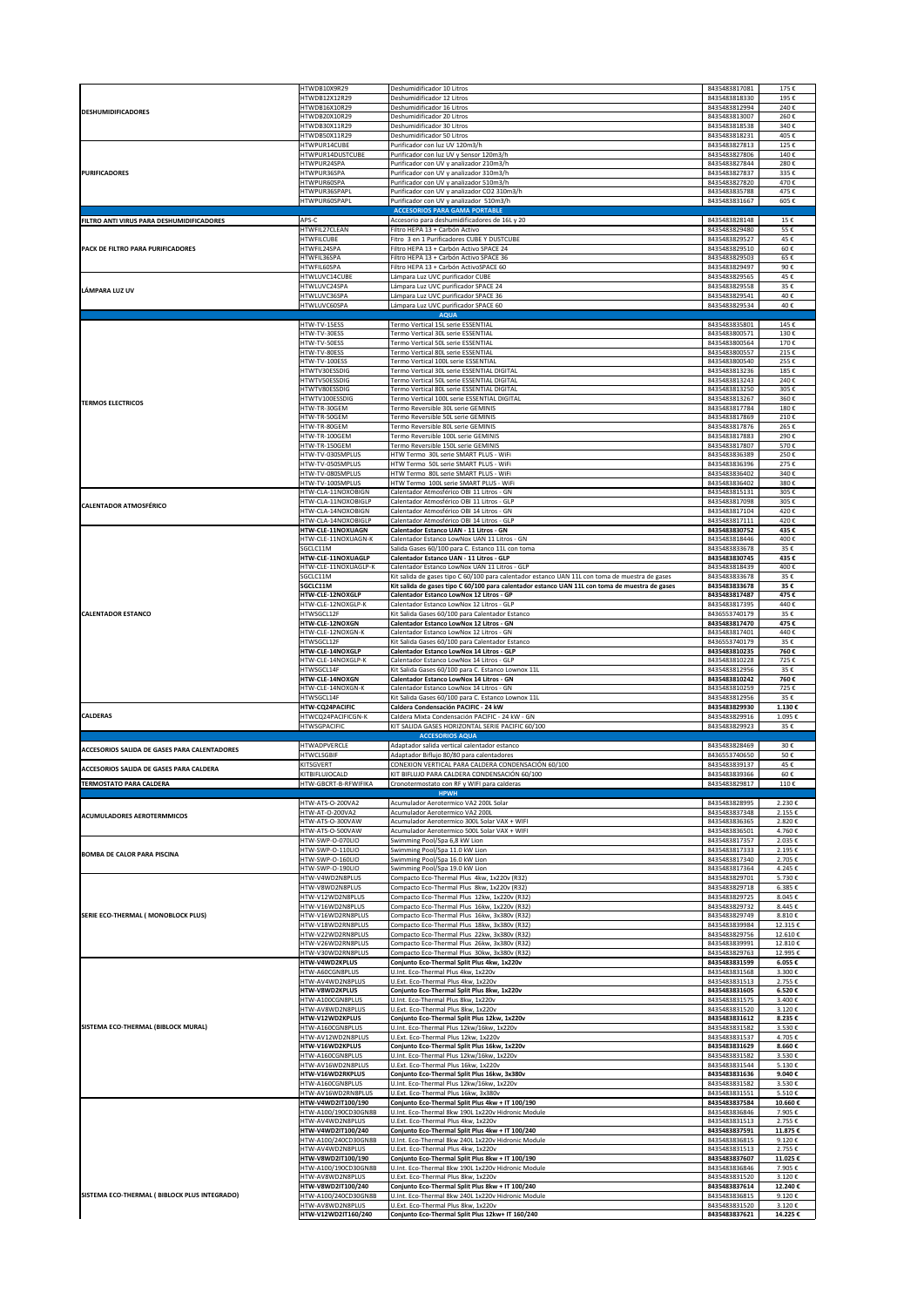|                                               | HTW-A160/240CD30GN8B                      | U.Int. Eco-Thermal 16kw 240L 1x220v Hidronic Mod                                                       | 8435483836860                  | 9.520€                |
|-----------------------------------------------|-------------------------------------------|--------------------------------------------------------------------------------------------------------|--------------------------------|-----------------------|
|                                               | HTW-AV12WD2N8PLUS<br>HTW-V16WD2IT160/240  | U.Ext. Eco-Thermal Plus 12kw. 1x220v<br>Conjunto Eco-Thermal Split Plus 16kw + IT 160/240              | 8435483831537<br>8435483837638 | 4.705€<br>14.650€     |
|                                               | HTW-A160/240CD30GN8B                      | U.Int. Eco-Thermal 16kw 240L 1x220v Hidronic Mod                                                       | 8435483836860                  | 9.520€                |
|                                               | HTW-AV16WD2N8PLUS<br>HTW-V16WD2RIT160/240 | U.Ext. Eco-Thermal Plus 16kw, 1x220v<br>Conj Eco-Thermal Split Plus 16kw 3x380 + IT160/240             | 8435483831544<br>8435483837645 | 5.130€<br>15.030€     |
|                                               | HTW-A160/240CD30GN8B                      | U.Int. Eco-Thermal 16kw 240L 1x220v Hidronic Mod                                                       | 8435483836860                  | 9.520€                |
|                                               | HTW-AV16WD2RN8PLUS<br>HTW-IVSF-150AS      | U.Ext. Eco-Thermal Plus 16kw, 3x380v<br>Interacumulador Vitrificado 150L Alta Superficie               | 8435483831551<br>8435483804593 | 5.510€<br>A consultar |
|                                               | HTW-IVSF-200ASF                           | Interacumulador Vitrificado 200L Alta Superficie                                                       | 8435483804609                  | A consultar           |
| INTERACUMULADOR VITRIFICADO                   | HTW-IVSF-300ASF                           | Interacumulador Vitrificado 300L Alta Superficie                                                       | 8435483804616                  | A consultar           |
|                                               | HTW-IVSF-500ASF<br>HTW-MKG-V250C          | Interacumulador Vitrificado 500L Alta Superficie<br>Split Mural Fan-Coil 2.20/3.02 kW                  | 8435483804623<br>8435483840362 | A consultar<br>750€   |
| <b>FAN COIL SPLIT PARED</b>                   | HTW-MKG-V300C                             | Split Mural Fan-Coil 2.64/3.69 kW                                                                      | 8435483840379                  | 760€                  |
|                                               | HTW-MKG-V400C<br>HTW-MKG-V500C            | Split Mural Fan-Coil 3.10/4.34 kW<br>Split Mural Fan-Coil 4.07/5.67 kW                                 | 8435483840386<br>8435483840393 | 785€<br>840€          |
|                                               | HTW-MKG-V6000                             | Split Mural Fan-Coil DC 600CFM                                                                         | 8435483840409                  | 855€                  |
|                                               | HTW-MKD-V300                              | Cassette Compact DC 600x600 Fan-Coil 3.96/4.63 kW                                                      | 8435483840423                  | 730€                  |
|                                               | HTW-MKD-V400<br>HTW-MKD-V500              | Cassette Compact DC 600x600 Fan-Coil 3.96/4.63 kW<br>Cassette Compact 600x600 Fan-Coil DC 4.2/4.95 kW  | 8435483820425<br>8435483820395 | 765€<br>780€          |
|                                               | HTW-MKA-V600R                             | Cassette Fan-Coil DC 4 Vías 750CFM                                                                     | 8435483840508                  | 785€                  |
| <b>FANCOIL CASSETTE 2 TUBOS</b>               | HTW-MKA-V750R<br>HTW-MKA-V850R            | Cassette Fan-Coil DC 4 Vías 750CFM<br>Cassette Fan-Coil DC 4 Vías 850CFM                               | 8435483820524<br>8435483840515 | 805€<br>870€          |
|                                               | HTW-MKA-V950R                             | Cassette Fan-Coil DC 4 Vías 950CFM                                                                     | 8435483812871                  | 940€                  |
|                                               | HTW-MKA-V1200F<br>HTW-MKA-V1500F          | Cassette Fan-Coil DC 4 Vías 1200CFM<br>Cassette Fan-Coil DC 4 Vías 1500CFM                             | 8435483820463<br>8435483820500 | 1.025€<br>1.040€      |
|                                               | HTW-MKD-V300FA                            | Cassette Compact DC 600x600 Fan-Coil 3.96/4.63 kW                                                      | 8435483840478                  | 780€                  |
|                                               | HTW-MKD-V400FA                            | Cassette Compact DC 600x600 Fan-Coil 3.96/4.63 kW                                                      | 8435483840447                  | 790€                  |
|                                               | HTW-MKD-V500FA<br>HTW-MKA-V600FA          | Cassette Compact 600x600 Fan-Coil DC 4.2/4.95 kW<br>Cassette Fan-Coil DC 4 Vías 600 CFM 4 tubos.R32    | 8435483840454<br>8435483840591 | 805€<br>1.000€        |
| <b>FAN COIL CASSETTE 4 TUBOS</b>              | HTW-MKA-V750FA                            | Cassette Fan-Coil DC 4 Vías 750CFM.R32                                                                 | 8435483840607                  | 1.005€                |
|                                               | HTW-MKA-V850FA<br>HTW-MKA-V950FA          | Cassette Fan-Coil DC 4 Vías 850CFM<br>Cassette Fan-Coil DC 4 Vías 950CFM. R32                          | 8435483840614<br>8435483840621 | 1.035€<br>1.040€      |
|                                               | HTW-MKA-V1200FA                           | Cassette Fan-Coil DC 4 Vías 1200CFM 4 tubos                                                            | 8435483840577                  | 1.105€                |
|                                               | HTW-MKA-V1500FA                           | Cassette Fan-Coil DC 4 Vías 1500CFM.R32                                                                | 8435483840584                  | 1.115€                |
|                                               | HTW-MKT2-V200<br>HTW-MKT2-V300            | Conducto Media Presión Fan-Coil 200CFM<br>Conducto Media Presión Fan-Coil 300CFM                       | 8435483828391<br>8435483820579 | 425€<br>485€          |
|                                               | HTW-MKT2-V400                             | Conducto Media Presión Fan-Coil 400CFM.R32                                                             | 8435483840652                  | 525€                  |
| <b>FANCOIL CONDUCTOS 2 TUBOS</b>              | HTW-MKT2-V500<br>HTW-MKT2-V600            | Conducto Media Presión Fan-Coil 500CFM<br>Conducto Media Presión Fan-Coil 600CFM.R32                   | 8435483820562<br>8435483840669 | 530€<br>550€          |
|                                               | HTW-MKT2-V800                             | Conducto Media Presión Fan-Coil DC 800CFM                                                              | 8435483820555                  | 810€                  |
|                                               | HTW-MKT2-V1000<br>HTW-MKT2-V1200          | Conducto Media Presión Fan-Coil 1000CFM.R32<br>Conducto Media Presión Fan-Coil 1200CFM                 | 8435483840645<br>8435483820586 | 830€<br>920€          |
|                                               | HTW-MKT4-V200                             | Conducto Media Presión Fan-Coil 200CFM.R32                                                             | 8435483840683                  | 460€                  |
| <b>FANCOIL CONDUCTOS 4 TUBOS</b>              | HTW-MKT4-V300                             | Conducto Media Presión Fan-Coil 300CFM.R32                                                             | 8435483840690                  | 530€                  |
|                                               | HTW-MKT4-V400<br>HTW-MKT4-V500            | Conducto Media Presión Fan-Coil 400CFM.R32<br>Conducto Media Presión Fan-Coil 500CFM.R32               | 8435483840706<br>8435483840713 | 540€<br>550€          |
|                                               | HTW-MKH1-V250-R3                          | Split Suelo-Techo Fan-Coil DC 250CFM                                                                   | 8435483835580                  | 675€                  |
| FANCOIL SUELO TECHO (RETORNO DE AIRE LATERAL) | HTW-MKH1-V350-R3<br>HTW-MKH1-V500-R3      | Split Suelo-Techo Fan-Coil DC 400CFM<br>Split Suelo-Techo Fan-Coil DC 500CFM                           | 8435483835597<br>8435483835603 | 750€<br>755€          |
|                                               | HTW-MKH1-V800-R3                          | Split Suelo-Techo Fan-Coil DC 900CFM                                                                   | 8435483835610                  | 970€                  |
|                                               | HTW-MKH2-V250-R3                          | Split Suelo-Techo Fan-Coil DC2 250CFM 3 filas                                                          | 8435483824751                  | 660€                  |
| <b>FANCOIL SUELO TECHO</b>                    | HTW-MKH2-V350-R3<br>HTW-MKH2-V500-R3      | Split Suelo-Techo Fan-Coil DC2 350CFM 3 filas<br>Split Suelo-Techo Fan-Coil DC2 500CFM 3 filas         | 8435483824782<br>8435483824775 | 745€<br>865€          |
|                                               | HTW-MKH2-V700-R3                          | Split Suelo-Techo Fan-Coil DC2 700CFM 3 filas                                                          | 8435483840539                  | 910€                  |
|                                               | HTW-MKH2-V800-R3<br>HTW-MKH3-V250-R3      | Split Suelo-Techo Fan-Coil DC2 800CFM 3 filas<br>Split Suelo-Techo Fan-Coil sin carcasa DC2 250CFM     | 8435483824768<br>8435483829046 | 980€<br>605€          |
| <b>FANCOIL SUELO TECHO (SIN CARCASA)</b>      | HTW-MKH3-V350-R3                          | Split Suelo-Techo Fan-Coil sin carcasa DC2 350CFM                                                      | 8435483829053                  | 665€                  |
|                                               | HTW-MKH3-V500-R3<br>HTW-MKH3-V800-R3      | Split Suelo-Techo Fan-Coil sin carcasa DC2 500CFM<br>Split Suelo-Techo Fan-Coil sin carcasa DC2 800CFM | 8435483829060<br>8435483829077 | 800€<br>935€          |
|                                               | HTW-TPBV4-AT200                           | Thermal Pack Biblock 4kw, 1x220v 200L                                                                  | 8435483840164                  | 8.210€                |
|                                               | HTW-A60CGN8PLUS                           | U.Int. Eco-Thermal Plus 4kw, 1x220v                                                                    | 8435483831568                  | 3.300€                |
|                                               | HTW-AT-O-200VA2<br>HTW-AV4WD2N8PLUS       | Acumulador Aerotermico VA2 200L<br>U.Ext. Eco-Thermal Plus 4kw, 1x220v                                 | 8435483837348<br>8435483831513 | 2.155€<br>2.755€      |
|                                               | HTW-TPBV4-ATS200                          | Thermal Pack Biblock 4kw, 1x220v 200L Solar                                                            | 8435483840171                  | 8.285€                |
|                                               | HTW-A60CGN8PLUS<br>HTW-ATS-O-200VA2       | U.Int. Eco-Thermal Plus 4kw, 1x220v<br>Acumulador Aerotermico VA2 200L Solar                           | 8435483831568<br>8435483828995 | 3.300€<br>2.230€      |
|                                               | HTW-AV4WD2N8PLUS                          | U.Ext. Eco-Thermal Plus 4kw, 1x220v                                                                    | 8435483831513                  | 2.755€                |
|                                               | HTW-TPBV8-AT200<br>HTW-A100CGN8PLUS       | Thermal Pack Biblock 8kw, 1x220v 200L<br>U.Int. Eco-Thermal Plus 8kw, 1x220v                           | 8435483840188<br>8435483831575 | 8.675€<br>3.400€      |
|                                               | HTW-AT-O-200VA2                           | Acumulador Aerotermico VA2 200L                                                                        | 8435483837348                  | 2.155€                |
|                                               | HTW-AV8WD2N8PLUS                          | U.Ext. Eco-Thermal Plus 8kw, 1x220v                                                                    | 8435483831520                  | 3.120€                |
|                                               | HTW-TPBV8-ATS200<br>HTW-A100CGN8PLUS      | Thermal Pack Biblock 8kw, 1x220v 200L Solar<br>U.Int. Eco-Thermal Plus 8kw, 1x220v                     | 8435483840195<br>8435483831575 | 8.750€<br>3.400€      |
|                                               | HTW-ATS-O-200VA2                          | Acumulador Aerotermico VA2 200L Solar                                                                  | 8435483828995                  | $2.230$ 6             |
| <b>THERMALPACK BIBLOCK</b>                    | HTW-AV8WD2N8PLUS<br>HTW-TPBV12-AT200      | U.Ext. Eco-Thermal Plus 8kw, 1x220v<br>Thermal Pack Biblock 12kw, 1x220v 200L                          | 8435483831520<br>8435483840201 | 3.120€<br>10.390€     |
|                                               | HTW-A160CGN8PLUS                          | U.Int. Eco-Thermal Plus 12kw/16kw, 1x220v                                                              | 8435483831582                  | 3.530€                |
|                                               | HTW-AT-O-200VA2<br>HTW-AV12WD2N8PLUS      | Acumulador Aerotermico VA2 200L<br>U.Ext. Eco-Thermal Plus 12kw, 1x220v                                | 8435483837348<br>8435483831537 | 2.155€<br>4.705€      |
|                                               | HTW-TPBV12-ATS200                         | Thermal Pack Biblock 12kw, 1x220v 200L Solar                                                           | 8435483840218                  | 10.465€               |
|                                               | HTW-A160CGN8PLUS                          | U.Int. Eco-Thermal Plus 12kw/16kw, 1x220v                                                              | 8435483831582                  | 3.530€                |
|                                               | HTW-ATS-O-200VA2<br>HTW-AV12WD2N8PLUS     | Acumulador Aerotermico VA2 200L Solar<br>U.Ext. Eco-Thermal Plus 12kw, 1x220v                          | 8435483828995<br>8435483831537 | 2.230€<br>4.705€      |
|                                               | HTW-TPBV16-ATS300                         | Thermal Pack Biblock 16kw, 1x220v 300L                                                                 | 8435483840225                  | 11.480€               |
|                                               | HTW-A160CGN8PLUS<br>HTW-ATS-O-300VAW      | U.Int. Eco-Thermal Plus 12kw/16kw, 1x220v<br>Acumulador Aerotermico 300L Solar VAX + WIFI              | 8435483831582<br>8435483836365 | 3.530€<br>2.820€      |
|                                               | HTW-AV16WD2N8PLUS                         | U.Ext. Eco-Thermal Plus 16kw, 1x220v                                                                   | 8435483831544                  | 5.130€                |
|                                               | HTW-TPBV16R-ATS300<br>HTW-A160CGN8PLUS    | Thermal Pack Biblock 16kw, 3x380v 300L<br>U.Int. Eco-Thermal Plus 12kw/16kw, 1x220v                    | 8435483840232<br>8435483831582 | 11.860€<br>3.530€     |
|                                               | HTW-ATS-O-300VAW                          | Acumulador Aerotermico 300L Solar VAX + WIFI                                                           | 8435483836365                  | 2.820€                |
|                                               | HTW-AV16WD2RN8PLUS<br>HTW-TPV4-AT200      | U.Ext. Eco-Thermal Plus 16kw, 3x380v<br>Thermalpack Monoblock 4kw, 1x220v (R32) 200L                   | 8435483831551<br>8435483840157 | 5.510€<br>7.885€      |
|                                               | HTW-AT-O-200VA2                           | Acumulador Aerotermico VA2 200L                                                                        | 8435483837348                  | 2.155€                |
|                                               | HTW-V4WD2N8PLUS                           | Compacto Eco-Thermal Plus 4kw, 1x220v (R32)<br>Thermalpack Monoblock 4kw, 1x220v (R32) 200L Solar      | 8435483829701                  | 5.730€                |
|                                               | HTW-TPV4-ATS200<br>HTW-ATS-O-200VA2       | Acumulador Aerotermico VA2 200L Solar                                                                  | 8435483840140<br>8435483828995 | 7.960€<br>2.230€      |
|                                               | HTW-V4WD2N8PLUS                           | Compacto Eco-Thermal Plus 4kw, 1x220v (R32)                                                            | 8435483829701                  | 5.730€                |
|                                               | HTW-TPV8-AT200<br>HTW-AT-O-200VA2         | Thermalpack Monoblock 8kw, 1x220v (R32) 200L<br>Acumulador Aerotermico VA2 200L                        | 8435483840126<br>8435483837348 | 8.540€<br>2.155€      |
|                                               | HTW-V8WD2N8PLUS                           | Compacto Eco-Thermal Plus 8kw, 1x220v (R32)                                                            | 8435483829718                  | 6.385€                |
|                                               | HTW-TPV8-ATS200<br>HTW-ATS-O-200VA2       | Thermalpack Monoblock 8kw, 1x220v (R32) 200L Solar<br>Acumulador Aerotermico VA2 200L Solar            | 8435483840133<br>8435483828995 | 8.615€<br>2.230€      |
|                                               | HTW-V8WD2N8PLUS                           | Compacto Eco-Thermal Plus 8kw, 1x220v (R32)                                                            | 8435483829718                  | 6.385€                |
|                                               | <b>HTW-TPV12-AT200</b>                    | Thermalpack Monoblock 12kw, (R32) 200L                                                                 | 8435483840119                  | 10.200€               |
|                                               | HTW-AT-O-200VA2<br>HTW-V12WD2N8PLUS       | Acumulador Aerotermico VA2 200L<br>Compacto Eco-Thermal Plus 12kw, 1x220v (R32)                        | 8435483837348<br>8435483829725 | 2.155€<br>8.045€      |
|                                               | HTW-TPV12-ATS200                          | Thermalpack Monoblock 12kw, (R32) 200L Solar                                                           | 8435483840102                  | 10.275€               |
|                                               | HTW-ATS-O-200VA2<br>HTW-V12WD2N8PLUS      | Acumulador Aerotermico VA2 200L Solar<br>Compacto Eco-Thermal Plus 12kw, 1x220v (R32)                  | 8435483828995<br>8435483829725 | 2.230€<br>8.045€      |
|                                               | <b>HTW-TPV16-ATS300</b>                   | Thermalpack Monoblock 16kw, (R32) 300L                                                                 | 8435483840096                  | 11.265€               |
|                                               | HTW-ATS-O-300VAW<br>HTW-V16WD2N8PLUS      | Acumulador Aerotermico 300L Solar VAX + WIFI<br>Compacto Eco-Thermal Plus 16kw, 1x220v (R32)           | 8435483836365<br>8435483829732 | 2.820€<br>8.445€      |
|                                               | HTW-TPV16R-ATS300                         | Thermalpack Monoblock 16kw, 3x380v (R32) 300L                                                          | 8435483840089                  | 11.630€               |
|                                               | HTW-ATS-O-300VAW                          | Acumulador Aerotermico 300L Solar VAX + WIFI                                                           | 8435483836365                  | 2.820€                |
| THERMALPACK MONOBLOCK                         | HTW-V16WD2RN8PLUS<br>HTW-TPV18R-ATS300    | Compacto Eco-Thermal Plus 16kw, 3x380v (R32)<br>Thermalpack Monoblock 18kw, 3x380v (R32) 300L          | 8435483829749<br>8435483840065 | 8.810€<br>15.135€     |
|                                               | HTW-ATS-O-300VAW                          | Acumulador Aerotermico 300L Solar VAX + WIFI                                                           | 8435483836365                  | 2.820€                |
|                                               | HTW-V18WD2RN8PLUS<br>HTW-TPV18R-ATS500    | Compacto Eco-Thermal Plus 18kw, 3x380v (R32)<br>Thermalpack Monoblock 18kw, 3x380v (R32) 500L          | 8435483839984<br>8435483840072 | 12.315€<br>17.075€    |
|                                               | HTW-ATS-O-500VAW                          | Acumulador Aerotermico 500L Solar VAX + WIFI                                                           | 8435483836501                  | 4.760€                |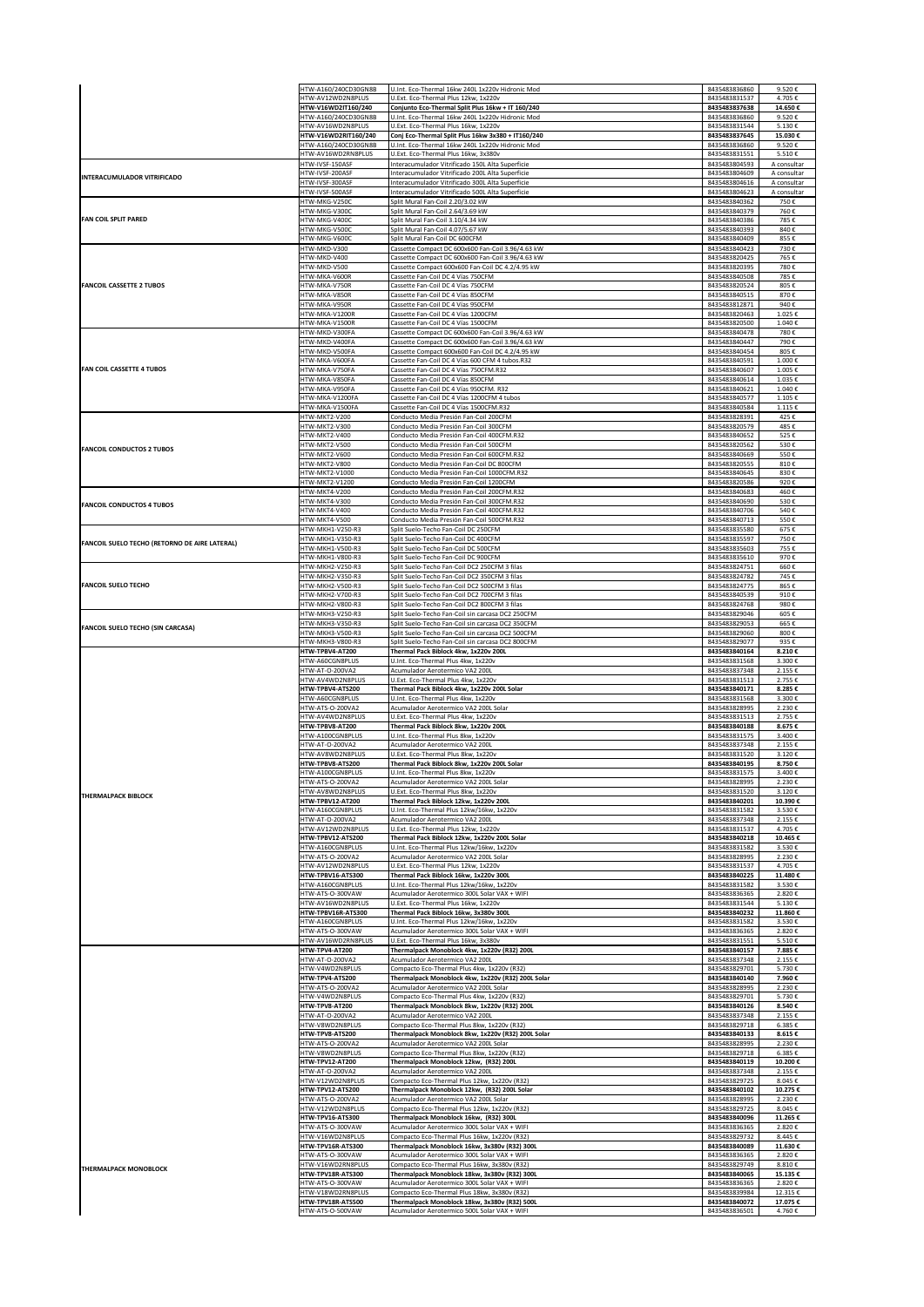|                        | HTW-V18WD2RN8PLUS<br>HTW-TPV22R-ATS300     | Compacto Eco-Thermal Plus 18kw, 3x380v (R32)<br>Thermalpack Monoblock 22kw, 3x380v (R32) 300L  | 8435483839984<br>8435483840058 | 12.315€<br>15.430€         |
|------------------------|--------------------------------------------|------------------------------------------------------------------------------------------------|--------------------------------|----------------------------|
|                        | HTW-ATS-O-300VAW                           | Acumulador Aerotermico 300L Solar VAX + WIFI                                                   | 8435483836365                  | 2.820€                     |
|                        | HTW-V22WD2RN8PLUS                          | Compacto Eco-Thermal Plus 22kw, 3x380v (R32)                                                   | 8435483829756                  | 12.610€                    |
|                        | HTW-TPV22R-ATS500<br>HTW-ATS-O-500VAW      | Thermalpack Monoblock 22kw, 3x380v (R32) 500L<br>Acumulador Aerotermico 500L Solar VAX + WIFI  | 8435483840041<br>8435483836501 | 17.370€<br>4.760€          |
|                        | HTW-V22WD2RN8PLUS                          | Compacto Eco-Thermal Plus 22kw, 3x380v (R32)                                                   | 8435483829756                  | 12.610€                    |
|                        | HTW-TPV26R-ATS300<br>HTW-ATS-O-300VAW      | Thermalpack Monoblock 26kw, 3x380v (R32) 300L<br>Acumulador Aerotermico 300L Solar VAX + WIFI  | 8435483840027<br>8435483836365 | 15.630€<br>2.820€          |
|                        | HTW-V26WD2RN8PLUS                          | Compacto Eco-Thermal Plus 26kw, 3x380v (R32)                                                   | 8435483839991                  | 12.810€                    |
|                        | HTW-TPV26R-ATS500<br>HTW-ATS-O-500VAW      | Thermalpack Monoblock 26kw, 3x380v (R32) 500L<br>Acumulador Aerotermico 500L Solar VAX + WIFI  | 8435483840034<br>8435483836501 | 17.570€<br>4.760€          |
|                        | HTW-V26WD2RN8PLUS                          | Compacto Eco-Thermal Plus 26kw, 3x380v (R32)                                                   | 8435483839991                  | 12.810€                    |
|                        | HTW-TPV30R-ATS300<br>HTW-ATS-O-300VAW      | Thermalpack Monoblock 30kw, 3x380v (R32) 300L<br>Acumulador Aerotermico 300L Solar VAX + WIFI  | 8435483840010<br>8435483836365 | 15.815€<br>2.820€          |
|                        | HTW-V30WD2RN8PLUS                          | Compacto Eco-Thermal Plus 30kw, 3x380v (R32)                                                   | 8435483829763                  | 12.995€                    |
|                        | HTW-TPV30R-ATS500<br>HTW-ATS-O-500VAW      | Thermalpack Monoblock 30kw, 3x380v (R32) 500L<br>Acumulador Aerotermico 500L Solar VAX + WIFI  | 8435483840003<br>8435483836501 | 17.755€<br>4.760€          |
|                        | HTW-V30WD2RN8PLUS                          | Compacto Eco-Thermal Plus 30kw, 3x380v (R32)                                                   | 8435483829763                  | 12.995€                    |
|                        | HTW-CHPV7-AT200<br>HTW-AT-O-200VA2         | Chiller Pack R32 7kW 1x220v 200L<br>Acumulador Aerotermico VA2 200L                            | 8435483840263<br>8435483837348 | 7.320€<br>2.155€           |
|                        | HTW-MGCV7WD2N8B                            | Enfriadora Mini-Chiller Inverter R32 7/8kW                                                     | 8435483839915                  | 5.165€                     |
|                        | HTW-CHPV7-ATS200<br>HTW-ATS-O-200VA2       | Chiller Pack R32 7kW 1x220v 200L Solar<br>Acumulador Aerotermico VA2 200L Solar                | 8435483840270<br>8435483828995 | 7.395€<br>2.230€           |
|                        | HTW-MGCV7WD2N8B                            | Enfriadora Mini-Chiller Inverter R32 7/8kW                                                     | 8435483839915                  | 5.165€                     |
|                        | HTW-CHPV9-AT200<br>HTW-AT-O-200VA2         | Chiller Pack R32 9kW 1x220v 200L<br>Acumulador Aerotermico VA2 200L                            | 8435483840294<br>8435483837348 | 7.745€<br>2.155€           |
|                        | HTW-MGCV9WD2N8B                            | Enfriadora Mini-Chiller inverter R32 9/10kW                                                    | 8435483839922                  | 5.590€                     |
|                        | HTW-CHPV9-ATS200<br>HTW-ATS-O-200VA2       | Chiller Pack R32 9kW 1x220v 200L Solar<br>Acumulador Aerotermico VA2 200L Solar                | 8435483840287<br>8435483828995 | 7.820€<br>2.230€           |
|                        | HTW-MGCV9WD2N8B                            | Enfriadora Mini-Chiller inverter R32 9/10kW                                                    | 8435483839922                  | 5.590€                     |
|                        | HTW-CHPV12-AT200<br>HTW-AT-O-200VA2        | Chiller Pack R32 12kW 1x220v 200L<br>Acumulador Aerotermico VA2 200L                           | 8435483840300<br>8435483837348 | 8.705€<br>2.155€           |
|                        | HTW-MGCV12WD2N8B                           | Enfriadora Mini-Chiller inverter R32 11/12kW                                                   | 8435483839939                  | 6.550€                     |
|                        | HTW-CHPV12-ATS200<br>HTW-ATS-O-200VA2      | Chiller Pack R32 12kW 1x220v 200L Solar<br>Acumulador Aerotermico VA2 200L Solar               | 8435483840317<br>8435483828995 | 8.780€<br>2.230€           |
|                        | HTW-MGCV12WD2N8B                           | Enfriadora Mini-Chiller inverter R32 11/12kW                                                   | 8435483839939                  | 6.550€                     |
| CHILLERPACK            | HTW-CHPV12R-AT200<br>HTW-AT-O-200VA2       | Chiller Pack R32 12kW 3x380v 200L<br>Acumulador Aerotermico VA2 200L                           | 8435483842342<br>8435483837348 | 9.015€<br>2.155€           |
|                        | HTW-MGCV14WD2N8B                           | Enfriadora Mini-Chiller inverter R32 13,4/14,kW                                                | 8435483840546                  | 6.860€                     |
|                        | HTW-CHPV12R-ATS200<br>HTW-ATS-O-200VA2     | Chiller Pack R32 12kW 3x380v 200L Solar<br>Acumulador Aerotermico VA2 200L Solar               | 8435483842359<br>8435483829268 | 9.090€<br>2.230€           |
|                        | HTW-MGCV12WD2RN8B                          | Enfriadora Mini-Chiller inverter R32 11/12kW                                                   | 8435483840546                  | 6.860€                     |
|                        | HTW-CHPV14-AT200<br>HTW-AT-O-200VA2        | Chiller Pack R32 14kW 1x220v 200L<br>Acumulador Aerotermico VA2 200L                           | 8435483840331<br>8435483837348 | 8.965€<br>2.155€           |
|                        | HTW-MGCV14WD2N8B                           | Enfriadora Mini-Chiller inverter R32 13,4/14,kW                                                | 8435483841703                  | 6.810€                     |
|                        | HTW-CHPV14R-AT200<br>HTW-AT-O-200VA2       | Chiller Pack R32 14kW 3x380v 200L<br>Acumulador Aerotermico VA2 200L                           | 8435483842366<br>8435483837348 | 9.040€<br>2.155€           |
|                        | HTW-MGCV14WD2RN8B                          | Enfriadora Mini-Chiller inverter R32 13/14kW                                                   | 8435483840553                  | 6.885€                     |
|                        | HTW-CHPV14-ATS200<br>HTW-ATS-O-200VA2      | Chiller Pack R32 14kW 1x220v 200L Solar<br>Acumulador Aerotermico VA2 200L Solar               | 8435483840324<br>8435483828995 | 9.040€<br>2.230€           |
|                        | HTW-MGCV14WD2N8B                           | Enfriadora Mini-Chiller inverter R32 13,4/14,kW                                                | 8435483841703                  | 6.810€                     |
|                        | HTW-CHPV14R-ATS200<br>ITW-ATS-O-200VA2     | Chiller Pack R32 14kW 3x380v 200L Solar<br>Acumulador Aerotermico VA2 200L Solar               | 8435483842373<br>8435483828995 | 9.115€<br>2.230€           |
|                        | HTW-MGCV14WD2RN8B                          | Enfriadora Mini-Chiller inverter R32 13/14kW                                                   | 8435483840553                  | 6.885€                     |
|                        | HTW-CHPV16R-ATS300<br>ITW-ATS-O-300VAW     | Chiller Pack R32 14/16kW 3x380v 300L<br>Acumulador Aerotermico 300L Solar VAX + WIFI           | 8435483840249<br>8435483836365 | 9.815€<br>2.820€           |
|                        | HTW-MGCV16WD2RN8B                          | Enfriadora Mini-Chiller Inverter R32 14/16kW                                                   | 8435483839960                  | 6.995€                     |
|                        | HTWV140WDRN1                               | <b>INDUSTRIAL</b><br>Mini VRF Trifásica 14.0/15.4 kW                                           | 8435483825383                  | 4.470€                     |
|                        | HTWV160WDRN1                               | Mini VRF Trifásica 15.5/17 kW                                                                  | 8435483825376                  | 4.595€                     |
| <b>SERIE MINI</b>      | HTWV180WDRN1<br>HTWV400WDRN1               | Mini VRF Trifásica 18/20 kW<br>Mini VRF Trifásica 40/45 kW                                     | 8435483825369<br>8435483824256 | 4.925€<br>10.610€          |
|                        | HTWV450WDRN1                               | Mini VRF Trifásica 45/50 kW                                                                    | 8435483824287                  | 11.775€                    |
|                        |                                            |                                                                                                |                                |                            |
|                        | HTW-V80WDN1V10                             | Mini VRF Monofásica 7.2/7.2 kW                                                                 | 8435483835160                  | 2.125€                     |
|                        | HTW-V105WDN1V10<br>HTW-V120WDN1V10         | Mini VRF Monofásica 9/9 kW V10<br>Mini VRF Monofásica 12.0/13.2 kW V10                         | 8435483835177<br>8435483835184 | 2.805€<br>3.220€           |
|                        | HTW-V140WDN1V10<br>HTW-V160WDN1V10         | Mini VRF Monofásica 14.0/15.4 kW V10                                                           | 8435483835191<br>8435483835207 | 3.595€<br>3.755€           |
| SERIE MINI V10         | HTW-V200WV2RN1V10                          | Mini VRF Monofásica 15.5/17 kW V10<br>Mini VRF Trifásica 20/22 kW v10                          | 8435483835214                  | 6.535€                     |
|                        | HTW-V224WV2RN1V10<br>HTW-V260WV2RN1V10     | Mini VRF Trifásica 22,4/24 kW V10<br>Mini VRF Trifásica 26/28 kW                               | 8435483835221<br>8435483835238 | 6.770€<br>7.040€           |
|                        | HTW-V280WV2RN1V10                          | Mini VRF Trifásica 28/31,5 kW V10                                                              | 8435483835245                  | 7.705€                     |
|                        | HTW-V335WV2RN1V10<br>HTWV5X252WV2GN1       | Mini VRF Trifásica 33.5/37.5 kW V10                                                            | 8435483835252<br>8435483825659 | 8.090€<br>9.865€           |
|                        | HTWV5X280WV2GN1                            | VRF 2 Tubos V5X Trifásico 25.2/27.0 kW<br>VRF 2 Tubos V5X Trifásico 28/31.5 kW                 | 8435483825611                  | 10.175€                    |
| <b>SERIE V5X</b>       | HTWV5E335WV2GN1<br>HTWV5X500WV2GN1         | VRF 2 Tubos V5E Trifásico 33.5/37.5 kW<br>VRF 2 Tubos V5X Trifásico 50/56 kW                   | 8435483825291<br>8435483825574 | 11.610€<br>16.790€         |
|                        | HTWV5X615WV2GN1                            | VRF 2 Tubos V5X Trifásico 61.5/69 kW                                                           | 8435483825550                  | 19.195€                    |
|                        | HTW-VO252FI13V10<br>HTW-VO280FI16V10       | VRF 2 Tubos V10 Trifásico 25.5/25.2 kW                                                         | 8435483824553                  | 10.385€<br>10.715€         |
|                        | HTW-VO335FI20V10                           | VRF 2 Tubos V10 Trifásico 28/28 kW<br>VRF 2 Tubos V10 Trifásico 33.5/33.5 kW                   | 8435483824560<br>8435483824577 | 12.220€                    |
|                        | HTW-VO400FI23V10<br>HTW-VO450FI26V10       | VRF 2 Tubos V10 Trifásico 40/40 kW<br>VRF 2 Tubos V10 Trifásico 45/45 kW                       | 8435483824584<br>8435483824591 | 14.395€<br>15.320€         |
|                        | HTW-VO500FI29V10                           | VRF 2 Tubos V10 Trifásico 50/50 kW                                                             | 8435483824607                  | 17.670€                    |
| SERIE V10              | HTW-VO560FI33V10<br>HTW-VO615FI36V10       | VRF 2 Tubos V10 Trifásico 56/56 kW<br>VRF 2 Tubos V10 Trifásico 61.5/61.5 kW                   | 8435483824614<br>8435483824621 | 18.830€<br>20.200€         |
|                        | HTW-VO670FI39V10                           | VRF 2 Tubos V10 Trifásico 67/67 kW                                                             | 8435483824638                  | 26.100€                    |
|                        | HTW-VO730FI43V10<br>HTW-VO785FI46V10       | VRF 2 Tubos V10 Trifásico 73/73 kW<br>VRF 2 Tubos V10 Trifásico 78.5/78.5 kW                   | 8435483824645<br>8435483824652 | 27.735€<br>29.440€         |
|                        | HTW-VO850FI50V10                           | VRF 2 Tubos V10 Trifásico 85/85 kW                                                             | 8435483824669                  | 31.090€                    |
|                        | HTW-VO900FI53V10<br>HTW-HRVO252FI16V10R    | VRF 2 Tubos V10 Trifásico 90/90 kW<br>VRF 3 Tubos V10+R Trifásico 25.2/27.0 kW                 | 8435483824676<br>8435483827561 | 33.030€<br>A consultar     |
|                        | HTW-HRVO280FI20V10R                        | VRF 3 Tubos V10+R Trifásico 28/31.5 kW                                                         | 8435483827578                  | A consultar                |
| SERIE V10+R            | HTW-HRVO335FI24V10R<br>HTW-HRVO400FI28V10R | VRF 3 Tubos V10+R Trifásico 33.5/37.5 kW<br>VRF 3 Tubos V10+R Trifásico 40/45 kW               | 8435483827585<br>8435483827592 | A consultar<br>A consultar |
|                        | HTW-HRVO450FI32V10R                        | VRF 3 Tubos V10+R Trifásico 45/50 kW                                                           | 8435483827608                  | A consultar                |
| MODULO HIDRAULICO      | HTW-HRVO500FI36V10R<br>HTW-HYDROD14HPN1-3  | VRF 3 Tubos V10+R Trifásico 50/56 kW<br>MODULO HIDRONICO VRF 14 KW                             | 8435483827615<br>8435483835818 | A consultar<br>A consultar |
|                        | FQZHW02N1D                                 | Distribuidor Aislado para 2 U.Ext. VRF V4+                                                     | 8435483826670                  | 195€                       |
|                        | FQZHW03N1D<br>FQZHW04N1D                   | Distribuidor Aislado para 3 U.Ext. VRF V4+<br>Distribuidor Aislado para 4 U.Ext. VRF V4+       | 8435483826663<br>8435483842045 | 350€<br>545€               |
|                        | FQZHW02SB                                  | Distribuidor para 2 U.Ext. VRF VR4+R                                                           | 8435483842052                  | 330€                       |
|                        | FQZHW03SB<br>FQZHW04SB                     | Distribuidor para 3 U.Ext. VRF VR4+R<br>Distribuidor para 3 U.Ext. VRF VR4+R                   | 8435483842069<br>8435483842076 | 585€<br>1.115€             |
|                        | FQZHN01D                                   | Distribuidor Aislado U.Int. VRF V4+ <16,6kW                                                    | 8435483826724                  | 90€                        |
| <b>DERIVADORES</b>     | FQZHN02D<br>FQZHN03D                       | Distribuidor Aislado U.Int. VRF V4+ 16,6-33 kW<br>Distribuidor Aislado U.Int. VRF V4+ 33-66 kW | 8435483826717<br>8435483826700 | 110€<br>130€               |
|                        | FQZHN04D<br>FQZHN05D                       | Distribuidor Aislado U.Int. VRF V4+ 66-92 kW<br>Distribuidor Aislado U.Int. VRF V4+ 92-135 kW  | 8435483826694<br>8435483826687 | 175€<br>490€               |
|                        | FQZHN06D                                   | Derivador U.Int. VRF V4+                                                                       | 8435483842083                  | 730€                       |
|                        | FQZHN01SB                                  | Distribuidor U.Int. VRF VR4+R <16,6 kW                                                         | 8435483842090                  | 210€                       |
|                        | FQZHN02SB<br>FQZHN03SB                     | Distribuidor U.Int. VRF VR4+R 16,6-33 kW<br>Distribuidor U.Int. VRF VR4+R 33-66 kW             | 8435483835832<br>8435483842106 | 275€<br>385€               |
|                        | FQZHN04SB<br>FQZHN05SB                     | Distribuidor U.Int. VRF VR4+R 66-92 kW<br>Distribuidor U.Int. VRF VR4+R 92 kW                  | 8435483842113<br>8435483842120 | 440€<br>1.065€             |
|                        | HTWMS01N1D                                 | Caja Inversora VRF 3 Tubos V10+R 32 kW                                                         | 8435483827622                  | 1.585€                     |
|                        | HTWMS04N1D<br>HTWMS06N1D                   | Caja Inversora VRF 3 Tubos V10+R 49 kW<br>Caja Inversora VRF 3 Tubos V10+R 63 kW               | 8435483827639<br>8435483827646 | 2.990€<br>3.845€           |
| <b>CAJAS INVERSORA</b> | HTWMS08N1D<br>HTWMS10N1D                   | Caja Inversora VRF 3 Tubos V10+R 85 kW<br>Caja Inversora VRF 3 Tubos V10+R 85 kW               | 8435483827653<br>8435483827660 | 4.875€<br>5.780€           |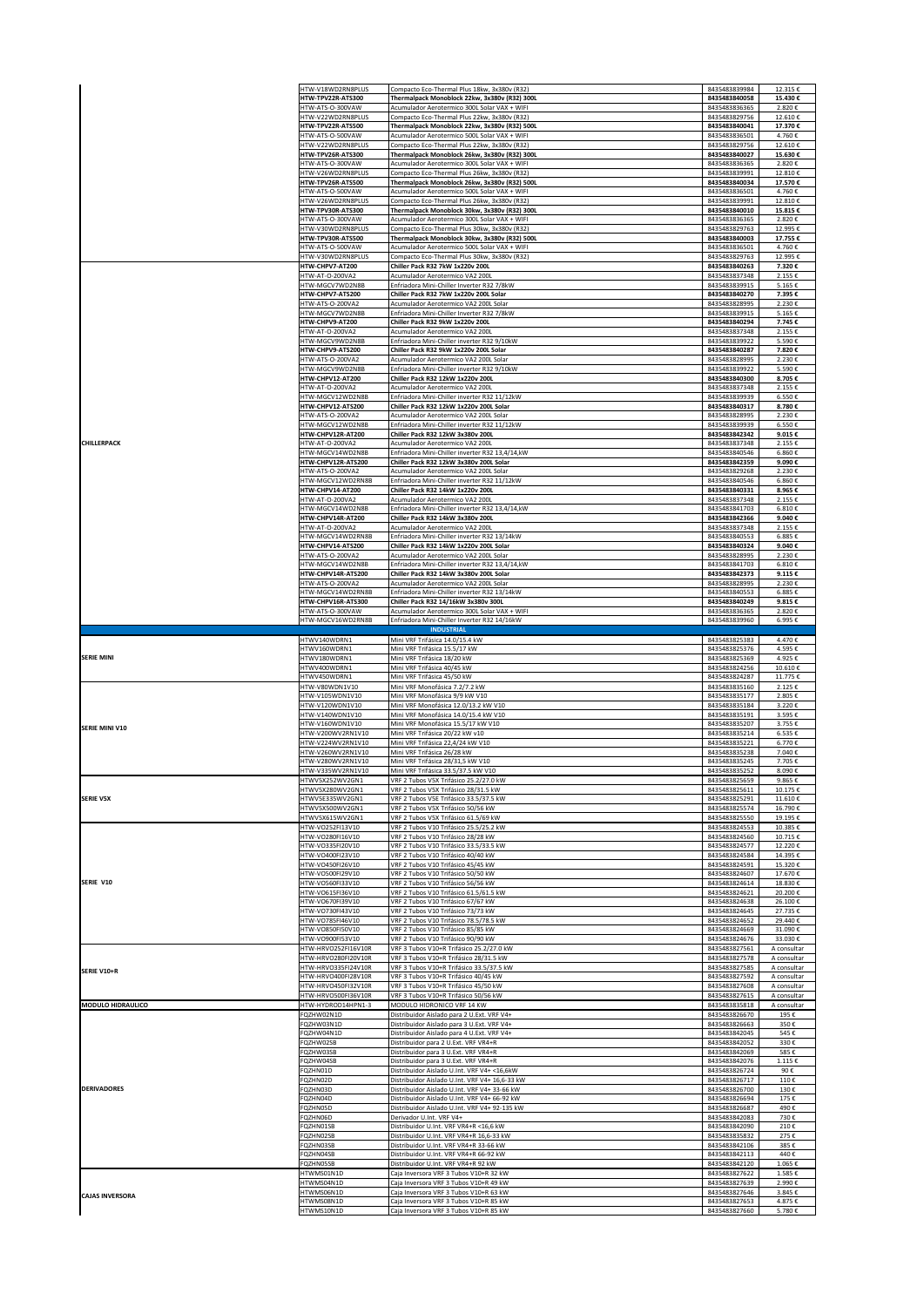|                                                             | HTWMS12N1D                               | Caja Inversora VRF 3 Tubos V10+R 85 kW                                                                   | 8435483827677                  | 6.455€                     |
|-------------------------------------------------------------|------------------------------------------|----------------------------------------------------------------------------------------------------------|--------------------------------|----------------------------|
| <b>UNIDAD PARED VRF</b>                                     | ITW-MI217GDN1                            | Split Mural VRF V5 1.7/1.9 kW DC s/mando                                                                 | 8435483829824                  | 665€                       |
|                                                             | HTW-MI222GDN1<br>HTW-MI228GDN1           | Split Mural VRF V5 2.2/2.4 kW DC s/mando<br>Split Mural VRF V5 2.8/3.2 kW DC s/mando                     | 8435483824454<br>8435483824447 | 695€<br>730€               |
|                                                             | HTW-MI236GDN1                            | Split Mural VRF V5 3.6/4.0 kW DC s/mando                                                                 | 8435483824430                  | 780€                       |
|                                                             | HTW-MI245GDN1<br>HTW-MI256GDN1           | Split Mural VRF V5 4.5/5.0 kW DC s/mando<br>Split Mural VRF V5 5.6/6.3 kW DC s/mando                     | 8435483829893<br>8435483824461 | 855€<br>890€               |
|                                                             | HTW-MI271GDN1                            | Split Mural VRF V5 7.1/8 kW DC s/mando                                                                   | 8435483824706                  | 1.140€                     |
|                                                             | HTW-MI290GDN1<br>HTW-MI222T2DN1          | Split Mural VRF V5 9/10 kW DC s/mando<br>Conductos Media Presión VRF 2.2/2.6 kW s/mando                  | 8435483829831<br>8435483825024 | 1.305€<br>800€             |
| VRF CONDUCTO MEDIA PRESION                                  | HTW-MI228T2DN1                           | Conductos Media Presión VRF 2.8/3.2 kW DC s/mando                                                        | 8435483825000                  | 820€                       |
|                                                             | HTW-MI236T2DN1<br>HTW-MI245T2DN1         | Conductos Media Presión VRF 3.6/4.0 kW DC s/mando<br>Conductos Media Presión VRF 4.5/5 kW DC s/mando     | 8435483825017<br>8435483824713 | 910€<br>1.000€             |
|                                                             | HTW-MI256T2DN1                           | Conductos Media Pres V5 VRF 5.6/6.3 kW DC s/mando                                                        | 8435483825284                  | 1.025€                     |
|                                                             | HTW-MI271T2DN1<br>HTW-MI80T2DHN1BA5      | Conductos Media Pres V5 VRF 7.1/8.0 kW DC s/mando<br>Conductos Media Presión V5 VRF V4+ 8.0/9.0 kW DC    | 8435483826205<br>8435483826250 | 1.065€<br>1.375€           |
|                                                             | HTW-MI280T2DN1                           | Conductos Media Pres V5 VRF 8/9 kW DC s/mando                                                            | 8435483824720                  | 1.375€                     |
|                                                             | HTW-MI90T2DHN1BA5<br>HTW-MI290T2DN1      | Conductos Media Presión V5 VRF V4+ 9.0/10.0 kW DC<br>Conductos Media Presión V5 VRF 9.0/10.0 kW DC       | 8435483826243<br>8435483827479 | 1.475€<br>1.475€           |
|                                                             | HTW-MI2112T2DN1                          | Conductos Media Pres V5 VRF 11/12.5 kW DC s/mando                                                        | 8435483824737                  | 1.535€                     |
|                                                             | TW-MI2140T2DN1<br>HTW-MI271T1DN1         | Conductos Media Presión V5 VRF 14.0/15.5 kW DC s/m<br>Conductos Alta Pres V5 VRF 7.1/8 kW DC s/mando     | 8435483825222<br>8435483824829 | 1.650€<br>1.300€           |
|                                                             | HTW-MI2112T1DN1                          | Conductos Alta Pres V5 VRF 11.2/12.5 kW DC s/mando                                                       | 8435483824836                  | 1.520€                     |
|                                                             | HTW-MI2160T1DN1<br>HTW-MI2200T1DN1       | Conductos Alta Presión V5 VRF 16.0/17.0 kW DC s/ma<br>Conductos Alta Pres V5 VRF 20.0/22.5 kW DC s/mando | 8435483825239<br>8435483826151 | 1.935€<br>2.795€           |
| <b>VRF CONDUCTO ALTA PRESION</b>                            | HTW-MI2250T1DN1                          | Conductos Alta Pres V5 VRF 25.0/26.0 kW DC s/mando                                                       | 8435483826144                  | 2.930€                     |
|                                                             | HTW-MI2280T1DN1<br>HTW-MI2400T1DN1       | Conductos Alta Pres V5 VRF 28.0/31.5 kW DC s/mando<br>Conductos Alta Presión DC V5 40/45 kW S/Mando      | 8435483826137<br>8435483824249 | 2.985€<br>5.630€           |
|                                                             | HTW-MI2450T1DN1                          | Conductos Alta Presión DC V5 VRF 45/50 kW s/mando                                                        | 8435483824270                  | 6.000€                     |
|                                                             | HTW-MI2560T1DN1<br>HTW-D22Q1N1           | Conductos Alta Presión DC V5 56/63 kW s/mando<br>Cassette 1 VÍAS VRF V4+ 2.2 kW                          | 8435483824294<br>8435483840829 | 6.375€<br>1.330€           |
| <b>VRF CASSETTE 1 VIA</b>                                   | HTW-D36Q1N1                              | Cassette 1 VÍAS VRF V4+ 3.6 kW                                                                           | 8435483840836                  | 1.530€                     |
|                                                             | HTW-D71Q1N1<br>HTWD28Q2N1                | Cassette 1 VÍAS VRF V4+ 3.6 kW<br>Cassette 2 VÍAS VRF V4+ 2.8/3.2 kW                                     | 8435483840874<br>8435483827295 | 1.745€<br>1.375€           |
| <b>VRF CASSETTE 2 VIAS</b>                                  | HTWD45Q2N1                               | Cassette 2 VÍAS VRF V4+ 4.5/5.0 kW                                                                       | 8435483827301                  | 1.625€                     |
|                                                             | HTW-MI222Q4CDN1<br>HTWCEMBQ03C4          | Cassette Compact 60x60 VRF V5 2.2/2.8 kW DC s/mand<br>Panel Cassette CEMBQ 03 C4 60x60                   | 8435483825970<br>8435483827493 | 915€<br>125€               |
|                                                             | HTW-MI222Q4CDN1-K                        | Cassette Compact 60x60 VRF V5 2.2/2.8 kW DC s/mand                                                       | 8435483826014                  | 790€                       |
|                                                             | HTW-MI228Q4CDN1<br>HTWCEMBQ03C4          | Cassette Compact 60x60 VRF V5 2.8/3.2 kW DC s/mand<br>Panel Cassette CEMBQ 03 C4 60x60                   | 8435483825987<br>8435483827493 | 940€<br>125€               |
|                                                             | HTW-MI228Q4CDN1-K                        | Cassette Compact 60x60 VRF V5 2.8/3.2 kW DC s/mand                                                       | 8435483826021                  | 815€                       |
| VRF CASSETTE 4 VIAS COMPACTO                                | HTW-MI236Q4CDN1<br>HTWCEMBQ03C4          | Cassette Compact 60x60 VRF V5 3.6/4.0 kW DC s/mand<br>Panel Cassette CEMBQ 03 C4 60x60                   | 8435483825994<br>8435483827493 | 985€<br>125€               |
|                                                             | HTW-MI236Q4CDN1-K                        | Cassette Compact 60x60 VRF V5 3.6/4.0 kW DC s/mand                                                       | 8435483826038                  | 860€                       |
|                                                             | HTW-MI245Q4CDN1<br>HTWCEMBQ03C4          | Cassette Compact 60x60 VRF V5 4.5/5.0 kW DC s/mand<br>Panel Cassette CEMBQ 03 C4 60x60                   | 8435483826007<br>8435483827493 | 1.035€<br>125€             |
|                                                             | HTW-MI245Q4CDN1-K                        | Cassette Compact 60x60 VRF V5 4.5/5.0 kW DC s/mand                                                       | 8435483826045                  | 910€                       |
|                                                             | HTW-MI252Q4CDN1<br>HTWCEMBQ03C4          | Cassette Compact 60x60 VRF V5 5.2/5.0 kW DC s/mand<br>Panel Cassette CEMBQ 03 C4 60x60                   | 8435483840348<br>8435483827493 | 1.060€<br>125€             |
|                                                             | HTW-MI252Q4CDN1-K                        | Cassette Compact 60x60 VRF V5 5.2/5.4 kW DC s/mand                                                       | 8435483840355                  | 935€                       |
|                                                             | HTW-MI256Q4DN1<br>HTW-MI256Q4DN1-K       | Cassette 4 Vías VRF V5 5.6/6.3 Kw s/mando<br>Cassette 4 Vías VRF V5 5.6/6.3 Kw s/mando                   | 8435483825260<br>8435483825277 | 1.260€<br>1.085€           |
|                                                             | HTWTMBQ402B1                             | Panel Cassette TMBQ4 02 B1 90x90                                                                         | 8435483827486                  | 175€                       |
|                                                             | HTW-MI271Q4DN1<br>HTW-MI271Q4DN1-K       | Cassette 4 Vías VRF V5 7.1/8.0 kW DC s/mando<br>Cassette 4 Vías 7.1/8.0 kW VRF V5 DC s/mando s/pla       | 8435483825192<br>8435483825208 | 1.330€<br>1.155€           |
|                                                             | HTWTMBQ402B1                             | Panel Cassette TMBQ4 02 B1 90x90                                                                         | 8435483827486                  | 175€                       |
| <b>VRF CASSETTE 4 VIAS</b>                                  | HTW-MI280Q4DN1<br>HTW-MI280Q4DN1-K       | Cassette 4 Vías VRF V5 8.0/9.0 kW s/mando<br>Cassette 4 Vías VRF V5 8.0/9.0 kW DC s/plafon s/m           | 8435483825178<br>8435483825185 | 1.395€<br>1.220€           |
|                                                             | HTWTMBQ402B1                             | Panel Cassette TMBQ4 02 B1 90x90                                                                         | 8435483827486                  | 175€                       |
|                                                             | HTW-MI2100Q4DN1<br>HTW-MI2100Q4DN1-K     | Cassette 4 Vías VRF V5 10/10.5 kW DC s/mando<br>Cassette 4 Vías VRF V5 10/10.5 kW DC s/mando             | 8435483825246<br>8435483825253 | 1.540€<br>1.365€           |
|                                                             | HTWTMBQ402B1                             | Panel Cassette TMBQ4 02 B1 90x90                                                                         | 8435483827486                  | 175€                       |
|                                                             | HTW-MI2140Q4DN1<br>HTW-MI2140Q4DN1-K     | Cassette 4 Vías VRF V5 14/14 kW DC s/mando<br>Cassette 4 Vías VRF V5 14/16 kW DC s/mando                 | 8435483824683<br>8435483824690 | 1.810€<br>1.635€           |
|                                                             | HTWTMBQ402B1                             | Panel Cassette TMBQ4 02 B1 90x90                                                                         | 8435483827486                  | 175€                       |
|                                                             | HTW-MI236DLDN1<br>HTW-MI245DLDN1         | Split Suelo-Techo VRF V5 3.6/4.0 kW DC s/mando<br>Split Suelo-Techo VRF V5 4.5/5.0 kW DC s/mando         | 8435483824478<br>8435483824485 | 1.085€<br>1.145€           |
| <b>VRF SUELO TECHO</b>                                      | HTW-MI256DLDN1                           | Split Suelo-Techo VRF V5 5.6/6.3 kW DC s/mando                                                           | 8435483824492                  | 1.240€                     |
|                                                             | HTW-MI271DLDN1<br>HTW-MI290DLDN1         | Split Suelo-Techo VRF V5 7.1/8.0 kW DC s/mando<br>Split Suelo-Techo VRF V5 9.0/10.0 kW DC s/mando        | 8435483824508<br>8435483824522 | 1.300€<br>1.380€           |
|                                                             | HTW-MI2140DLDN1                          | Split Suelo-Techo VRF V5 14.0/15.5 kW DC s/mando                                                         | 8435483824515                  | 1.735€                     |
|                                                             | HTW-MI228F3DN1<br>HTW-MI236F3DN1         | Suelo-Techo VRF s/carcasa 2.8/3.2 kW DC s/mando<br>Suelo-Techo VRF s/carcasa 3.6/4.0 kW DC s/mando       | 8435483829855<br>8435483829862 | 1.050€<br>1.165€           |
| <b>VRF SUELO TECHO SIN CARCASA</b>                          | HTW-MI245F3DN1                           | Suelo-Techo VRF s/carcasa 4.5/5.0 kW DC s/mando                                                          | 8435483829879                  | 1.175€                     |
|                                                             | HTW-MI271F3DN1<br>HTW-AHUKZ01D           | Suelo-Techo VRF s/carcasa 7.1/8 kW DC s/mando<br>Kit conexión para UTA de 9-20 kW                        | 8435483829886<br>8435483835962 | 1.225€<br>720€             |
| <b>KIT PARA UTAS</b>                                        | HTW-AHUKZ02D                             | Kit conexión para UTA de 20 - 36 kW                                                                      | 8435483835979                  | 860€                       |
|                                                             | HTW-AHUKZ03D<br>HTW-MGCV10WD2N1          | Kit conexión UTA 36 -56 kW                                                                               | 8435483835986<br>8435483827134 | 1.115f<br>5.065€           |
|                                                             | HTW-MGCV14WD2RN1                         | Enfriadora Mini-Chiller inverter 10/11kW<br>Enfriadora Mini-Chiller Inverter 12.5/13.8kW                 | 8435483827103                  | 5.505€                     |
|                                                             | HTW-MGCV7WD2N8B                          | Enfriadora Mini-Chiller Inverter R32 7/8kW                                                               | 8435483839915                  | 5.165€                     |
| SERIE MINI CHILLER INVERTER                                 | HTW-MGCV9WD2N8B<br>HTW-MGCV12WD2N8B      | Enfriadora Mini-Chiller inverter R32 9/10kW<br>Enfriadora Mini-Chiller inverter R32 11/12kW              | 8435483839922<br>8435483839939 | 5.590€<br>6.550€           |
|                                                             | HTW-MGCV14WD2N8B                         | Enfriadora Mini-Chiller inverter R32 13,4/14,kW<br>Enfriadora Mini-Chiller Inverter 11.2/12.3kW 3x380    | 8435483841703                  | 6.810€                     |
|                                                             | HTW-MGCV12WD2RN8B<br>HTW-MGCV14WD2RN8B   | Enfriadora Mini-Chiller inverter R32 13/14kW                                                             | 8435483827110<br>8435483840553 | 6.860€<br>6.885€           |
|                                                             | HTW-MGCV16WD2RN8B                        | Enfriadora Mini-Chiller Inverter R32 14/16kW                                                             | 8435483839960                  | 6.995€                     |
| <b>MONOBLOCK CHILLER</b>                                    | HTW-V18WD2RN8PLUS<br>HTW-V22WD2RN8PLUS   | Compacto Eco-Thermal Plus 18kw, 3x380v (R32)<br>Compacto Eco-Thermal Plus 22kw, 3x380v (R32)             | 8435483839984<br>8435483829756 | 12.315€<br>12.610€         |
|                                                             | HTW-V26WD2RN8PLUS                        | Compacto Eco-Thermal Plus 26kw, 3x380v (R32)                                                             | 8435483839991                  | 12.810€                    |
|                                                             | HTW-V30WD2RN8PLUS<br>HTW-MCSU60RN8LR32   | Compacto Eco-Thermal Plus 30kw, 3x380v (R32)<br>Enfriadora Modular INVERTER 400V 55/61 kW R32            | 8435483829763<br>8435483825109 | 12.995€<br>18.810€         |
| <b>SERIE CHILLER INVERTER</b>                               | HTW-MCSU75RN8LB<br>HTW-MCSU90RN8LB       | Enfriadora Modular INVERTER 400V 70/75 kW<br>Enfriadora Modular INVERTER 400V 82/90 kW                   | 8435483839823<br>8435483839830 | 27.705€<br>35.125€         |
|                                                             | HTW-MCSU140RN8LB                         | Enfriadora Modular INVERTER 400V 130/138 kW                                                              | 8435483839847                  | 48.570€                    |
|                                                             | HTW-MCSU180RN8LB                         | Enfriadora Modular INVERTER 400V 164/180 kW                                                              | 8435483839854                  | 84.070€                    |
| SERIE CHILLER INVERTER + MODULO HIDRAULICO                  | HTW-MCSU30MRN8LR32<br>HTW-MCSU60MRN8LR32 | Enfriadora Modular INVERTER 400V 27/31 kW Grupo<br>Enfriadora Modular INVERTER 400V 55/62 kW Grupo       | 8435483825116<br>8435483824744 | 14.470€<br>21.820€         |
|                                                             |                                          | <b>CONTROLES INDUSTRIAL</b>                                                                              |                                |                            |
|                                                             | HTW-KJR29BKE<br>HTW-KJRP86IMFKE          | Control cableado Fancoils Splits-Cassette<br>Control Cableado Fancoil Conducto                           | 8435483820692<br>8435483835573 | 145€<br>75€                |
| <b>GAMA HPWH/FANCOIL</b>                                    | HTW-KJR18B                               | Termostato para Fan-Coil KJR-18B                                                                         | 8435483820685                  | 55€                        |
|                                                             | HTW-KJRP75ABKE<br>HTW-RM05B              | Control cableado FanCoil Suelo-Techo 2º Generación<br>Control remoto RM05BA interiores VRF 2 DC          | 8435483824799<br>8435483825338 | 100€<br>50€                |
| GAMA INDUSTRIAL/ VRF(CONTROLES INDIVIDUALES)                | HTW-WDC-86EKD                            | Control cableado interiores VRF 2 DC                                                                     | 8435483824263                  | 150€                       |
|                                                             | HTW-WDC-120G/WK<br>HTW-CCM30BKEB         | Control cableado con programación semanal VRF 2 DC<br>Control centralizado "Touch" hasta 64 Int. V10     | 8435483825321<br>8435483831643 | 285€<br>530€               |
| GAMA INDUSTRIAL/ VRF(CONTROLES CENTRALIZADOS)               | HTW-CCM180AWS                            | Control centralizado hasta 64 U Int.2ª generació                                                         | 8435483825147                  | 1.300€                     |
| <b>SISTEMA DE GESTION</b>                                   | HTW-CCM15N<br>HTW-IMM                    | Control centralizado VRF 2ª WEB (64 uds)<br>Sistema de gestión integral VRF                              | 8435483805910<br>8435483841659 | 550€<br>A consultar        |
|                                                             | HTW-MDLONGW64/E                          | Interface BMS-LONWORKS VRF (64 uds)                                                                      | 8435483824867                  | A consultar                |
| <b>GAMA INDUSTRIAL/ VRF(BMS)</b>                            | HTW-MDACMBS<br>HTW-MDA-ACBAC1            | Interface BMS-MODBUS (1,4,8,32)<br>Interface BMS - BACNET VRF (1 ud)                                     | 8435483841666<br>8435483841673 | A consultar<br>A consultar |
|                                                             | HTW-MDACKNX                              | Interface BMS-KNX (1,16,64)                                                                              | 8435483825215                  | A consultar                |
|                                                             | APS-C                                    | <b>ACCESORIOS</b><br>Filtro Silver Ion + Cupric Ion + Zinc Ion                                           | 8435483828148                  | 15€                        |
| FILTRO ANTIVIRUS Y ANTI BACTERIAS PARA SPLIT PARED-PORTABLE | APS-G                                    | Filtro Catalyst + Vitamin C + Ion                                                                        | 8435483828131                  | 15€                        |
| MODULO USB WiFi                                             | USBWIFI01<br>USBWIFI06HTW                | Módulo USB WIFI para Splits<br>Módulo WIFI para Splits                                                   | 8435483801844<br>8435483829350 | 20€<br>20€                 |
| PLASMA GENERADOR DE IONES PARA SPLIT PARED                  | PLASMAGIA<br>PLASMAUNIV                  | Módulo plasma ionizador con conectores<br>Módulo plasma ionizador universal                              | 8435483827851<br>8435483827868 | 25€<br>25€                 |
|                                                             |                                          |                                                                                                          |                                |                            |